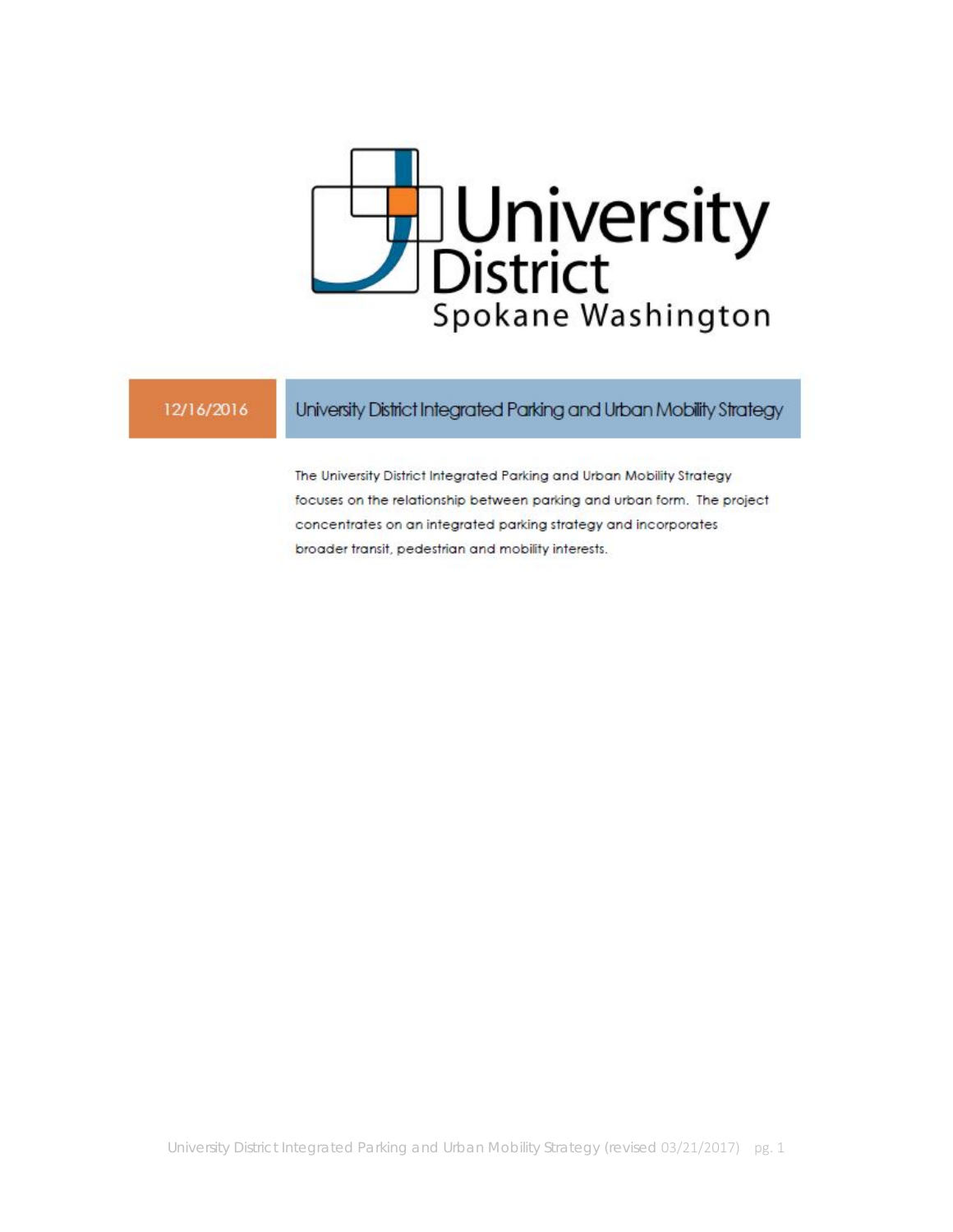# Contents

| APPENDIX 1: University District Integrated Parking and Mobility Strategy Survey 40        |
|-------------------------------------------------------------------------------------------|
| APPENDIX 2: University District Integrated Parking and Mobility Strategy Survey Results40 |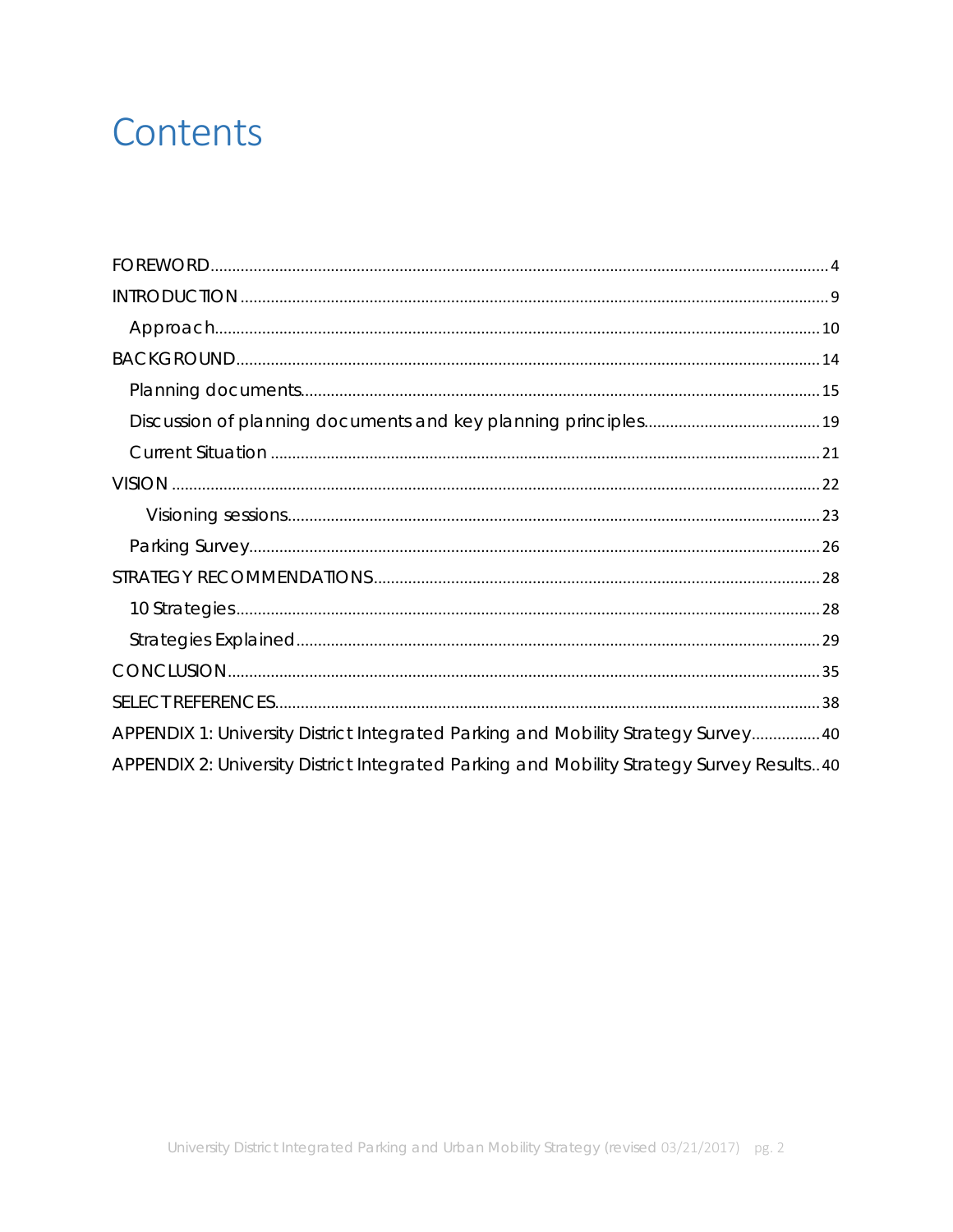University District Integrated Parking and Urban Mobility Strategy (revised 03/21/2017) pg. 3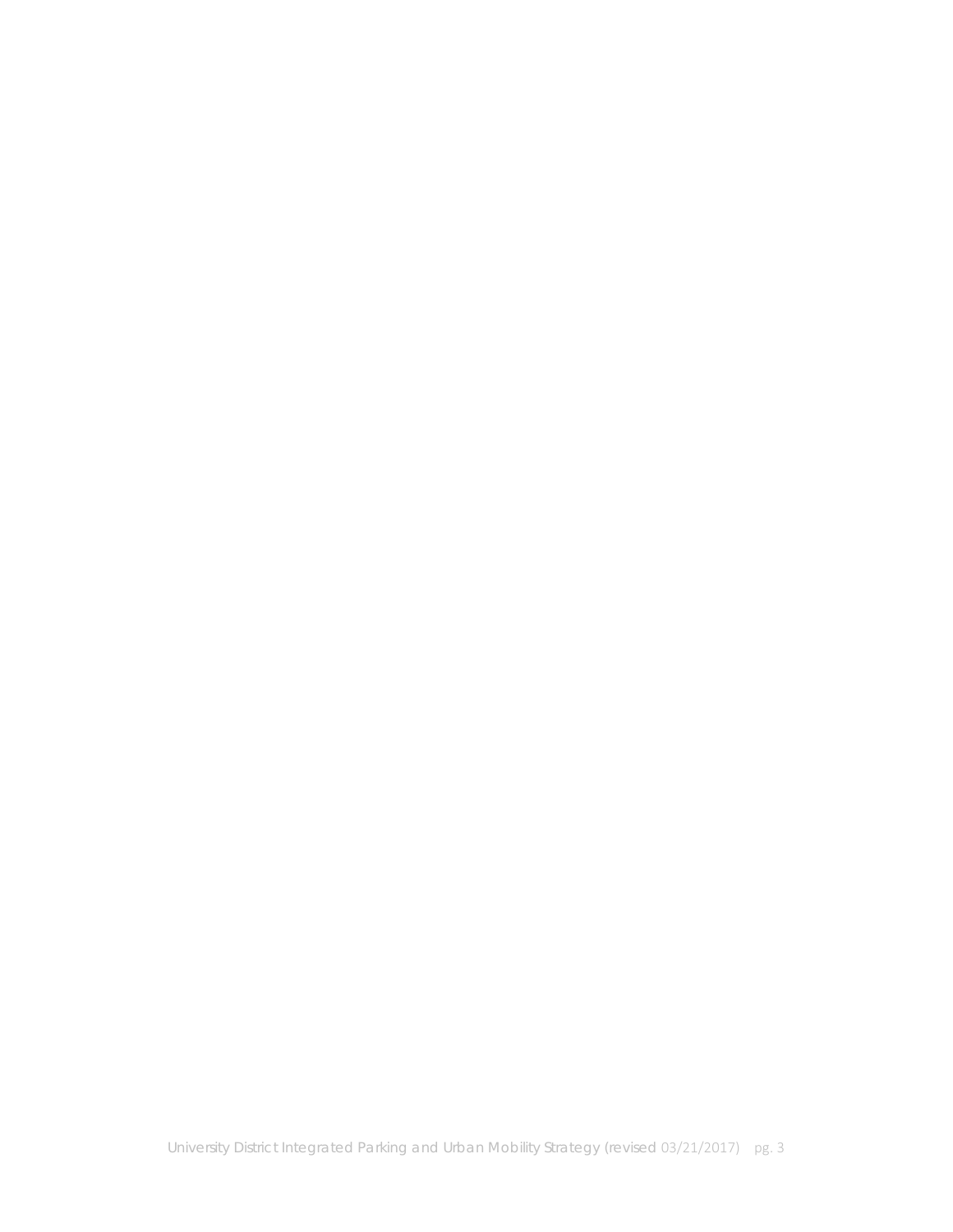## <span id="page-3-0"></span>**FOREWORD**

Zooming in on The University District, the framing documents addressing parking and mobility clearly state our community ideals to elevate people-friendly mobility options. Spokane's Comprehensive Plan, for example, notes that pedestrian and bicycle paths should contribute to a system of "fully connected and interesting routes" to all destinations and as many activities as possible should be located within easy walking distance to transit options.<sup>[1](#page-3-1)</sup> The University District Strategic Master Plan (UDSMP), completed in 2004, goes further to assert this ideal and expresses that the fundamental goal of place making for The District hinges on establishing a pedestrian community designed to make connections *among* people, rather than *for* cars.

While working on issues related to parking and mobility in Spokane, it was initially encouraging to recognize the long standing civic minded leadership championing a people-first environment and hailing our city's unique urban-bynature condition. However, this claim also becomes unsettling when tracing this priority, re-inscribed over the course of many years in updated plans and publications, without significant changes to the surrounding urban condition. There is a troubling disparity between our ideal state and our current conditions. Plans reveal the ambitions to create better pedestrian networks, enhanced transportation resources, and create a more bike-able city, yet, reports document the increasing traffic complications and expanding parking demand. The UDSMP acknowledges this disconnect between current and desired conditions, pointing to the lack of pedestrian amenities and the uninviting streetscape.

<span id="page-3-1"></span>l <sup>1</sup> "City of Spokane's Comprehensive Plan, Revised Edition," (2012), 12.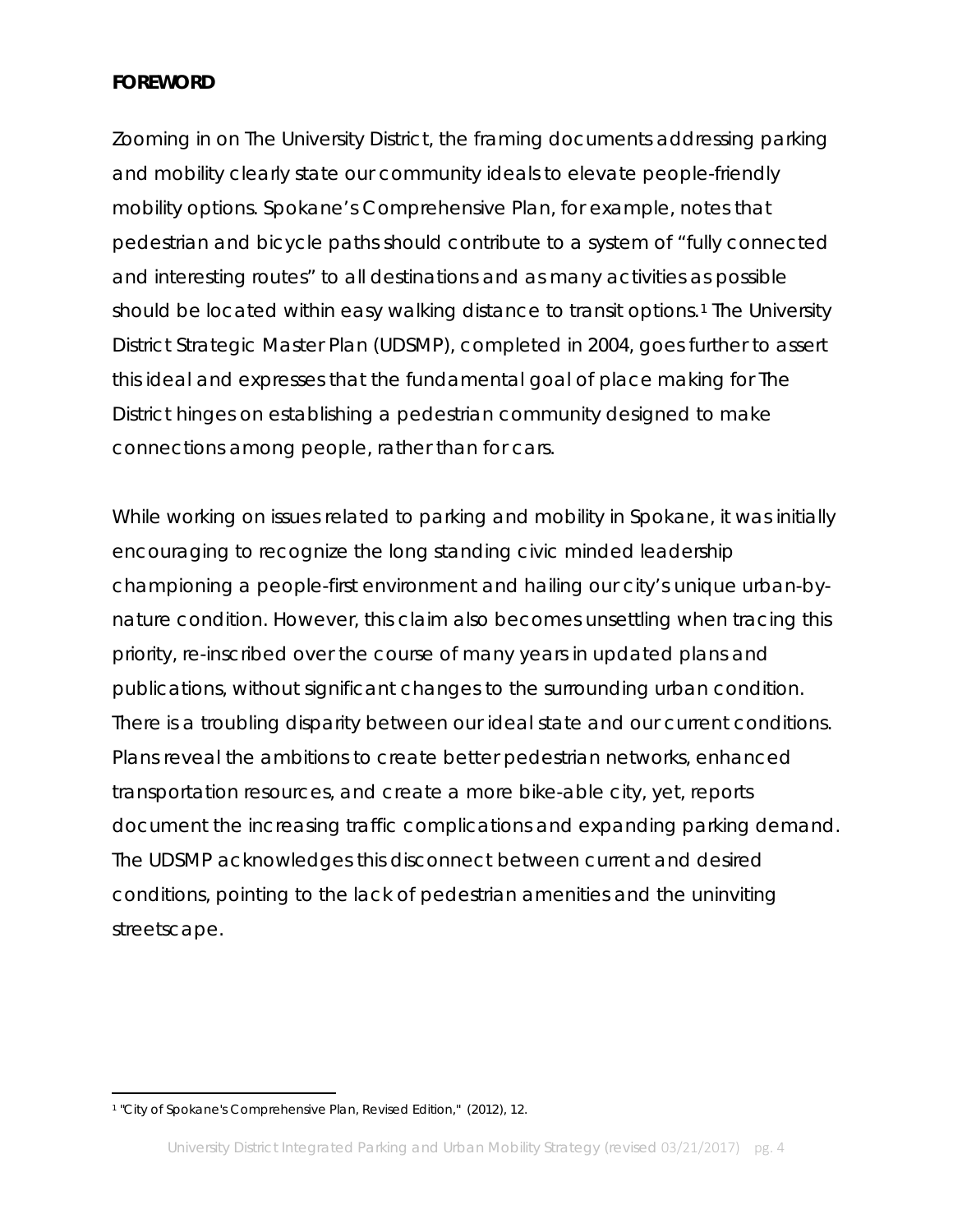The current automobile-first environment is recognized as a barrier to attract the types of development consistent with our community vision.[2](#page-4-0) In the past, several studies have been done to address parking in and around The University District. As long as the study and problem of parking and mobility is framed in terms of divining some scheme balancing parking inventory and primarily on how to effectively move cars through our city, the most compelling research concludes that we are only exacerbating our problems. As urban reformer and city planner Jan Gehl has observed, "In every case, attempts to relieve traffic pressure by building more roads and parking garages have generated more traffic and more congestion."[3](#page-4-1) This disconnect, between current practices and desired outcomes, appears to not be new. Reading updated reports, some calling attention to the failure to implement past recommendations, underscores that even in the face of warnings and confronting the deadening moat of asphalt surrounding our human environment we have not done enough and are presently still not doing enough.

The overused idiom of 'rearranging the deck chairs on the Titanic' points to wellmeaning, but misplaced efforts in the face of an endeavor that is, in fact, doomed. As apologia for evoking this cliché in the face of another study on parking, is the magnitude of what is at stake as we chart our future direction and the need to anticipate our desired paths far in advance. Though the analogy does not need to foretell a tragic outcome, it correctly dramatizes the need to change course, now, before it is too late. We not only want to avoid clear hazards ahead for our community, associated with unwanted commutes and congestions, but moreover, have pledged ourselves to chart a way forward to a bold vision for our future as one of the healthiest communities. This is a vision of Spokane as an exceptional city and The University District as a national model

l

<span id="page-4-0"></span><sup>2</sup> As Jeff Spec points out in his book *Walkable City: How Downtown Can Save America, One Step at a Time* "We've known for three decades how to make livable cities—after forgetting for four—yet we've somehow not been able to pull it off." Jeff Speck, *Walkable City: How Downtown Can Save America, One Step at a Time* (New York: Farrar, Straus and Giroux, 2012), 3.

<span id="page-4-1"></span><sup>3</sup> Jan Gehl, *Cities for people* (Washington: Island Press, 2010), 9. For a discussion of this observation in light of promoting better pedestrian environment, see: Speck, *Walkable City: How Downtown Can Save America, One Step at a Time*, 97.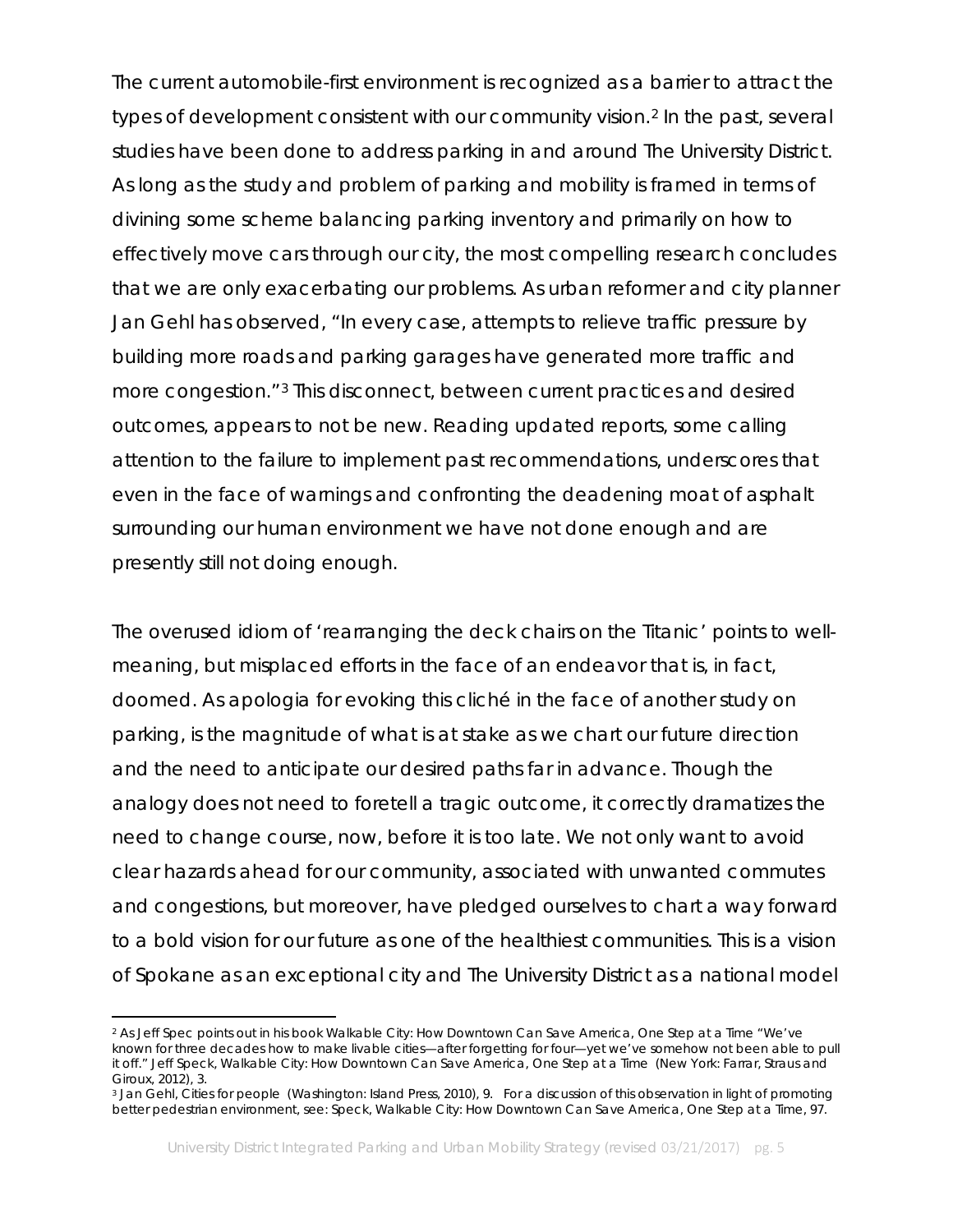of a healthy and vibrant pedestrian community. Accordingly, we must calibrate our action not only to abate the problems of an urban environment that can be hostile to pedestrians, but also recognize the exceptional efforts that will be required to realize the community and urban conditions we desire. It is worth being reminded that this vision for our near future also holds fast to preserve what our most celebrated urban pioneers and first developers saw would make Spokane a great city. More about that history later.

The *University District Integrated Parking and Urban Mobility Strategy* arose out of The City of Spokane and The University District Development Association's interest in promoting a better understanding of the relationship between parking and urban form. This project, funded by The City of Spokane, supported new discussions about parking and mobility in relation to the vision of The University District, specifically, and the overarching ambitions to improve the community health, broadly, through urban planning.<sup>[4](#page-5-0)</sup> Samuel I. Schwartz, the former New York City traffic commissioner attributed with coining the term "gridlock", promotes that moving away from auto dependency can serve these far-reaching goals.<sup>[5](#page-5-1)</sup>

This project took shape to set the stage for a different approach to parking. One of the explicit intentions of the proposal for this project was to engage key stakeholders in The University District to elevate awareness of the importance of parking governance and to develop a leadership coalition to attain a more vibrant urban core. The project has informed a community dialogue, helped build advocacy, and further constituted a community process re-charting our course to realize the vision and goals of The University District.

l

<span id="page-5-0"></span><sup>4</sup> "City of Spokane's Comprehensive Plan, Revised Edition," 5.

<span id="page-5-1"></span><sup>5</sup> Samuel I. Schwartz, *Street smart : the rise of cities and the fall of cars*, ed. William Rosen, First edition. ed., Street smart : a fifty-year mistake set right and the great urban revival (PublicAffairs, 2015).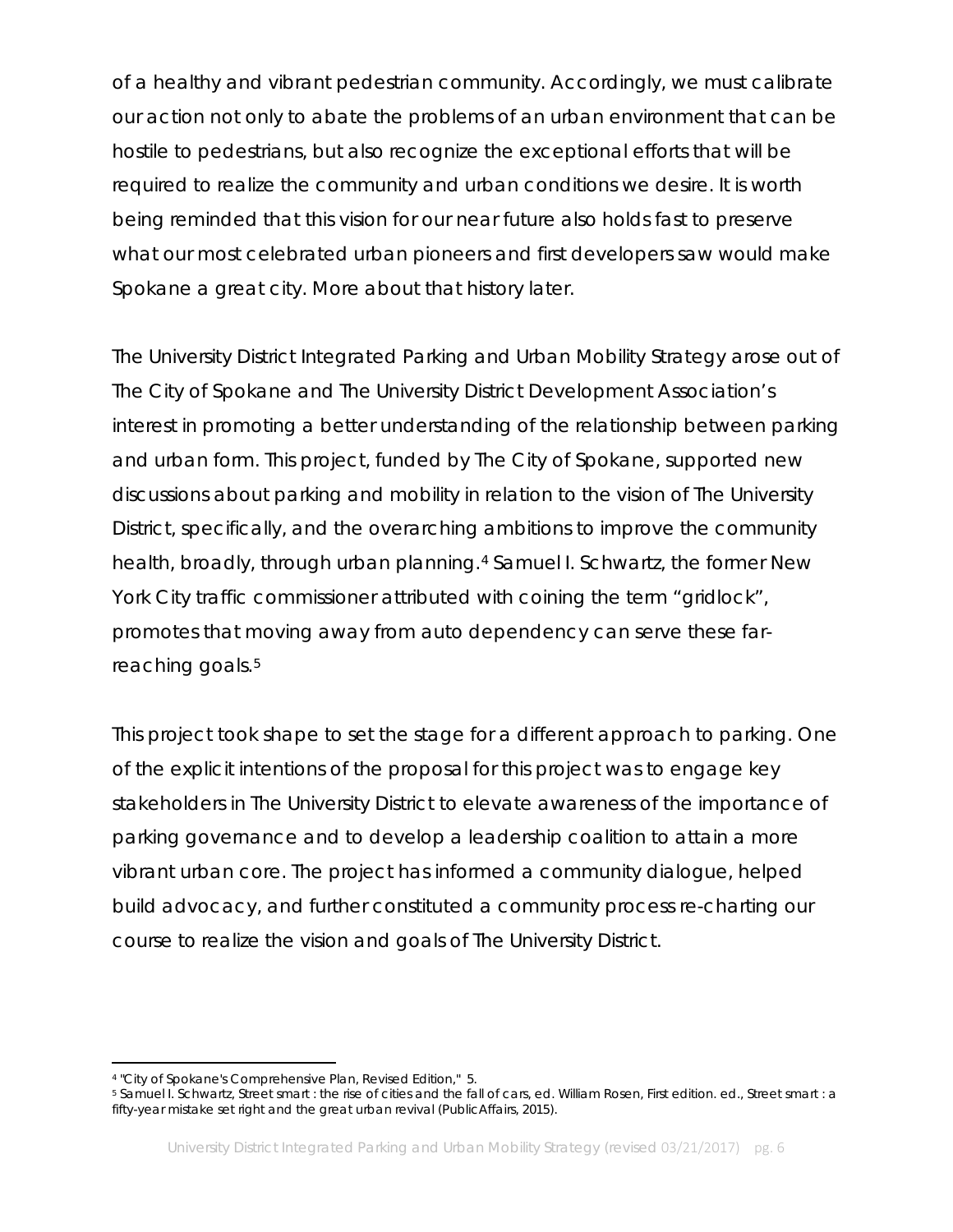Throughout 2016, The University District convened the Development Committee around the topic of parking and mobility. The elevated importance of the topic promoted many initiatives related to mobility in The District. Early in 2016, we held several meetings with University Partners to account for current parking plans. In February, The University District Smart City Accelerator (now Urbanova) led a collaborative application for the USDOT Smart City Challenge, proposing The University District as a proving ground for transportation innovation with the goal to make our community more "vibrant, healthy and productive".

On April 21st, The University District Development Committee hosted a Parking Forum that was attended by a diverse and engaged group including legislators, planners, city officials, property owners, and developers. The purpose of the forum was to learn more about parking needs, resources, and primarily to advance an integrated parking approach and strategy. The goal was to engage and mobilize community leaders to be change agents related to issues of parking and mobility in The University District. Strategies addressed in the Parking Forum, for an increasingly pedestrian urban environment, were expanded in a series of visioning exercises led by The University District and funded by the organization in partnership with stakeholder organizations. A series of surveys administered by The University District have provided additional insights.

This report is a summary of these processes, throughout 2016, addressing the future of mobility in The University District. This report will map out strategies to engage the expanding market of development interests in a manner to serve our community vision to put people first in our planning priorities.

This report has been prepared by The University District Organization, a 501(c)(3) non-profit Development Association and Public Development Authority, dedicated to economic prosperity, smart urban growth, historic preservation,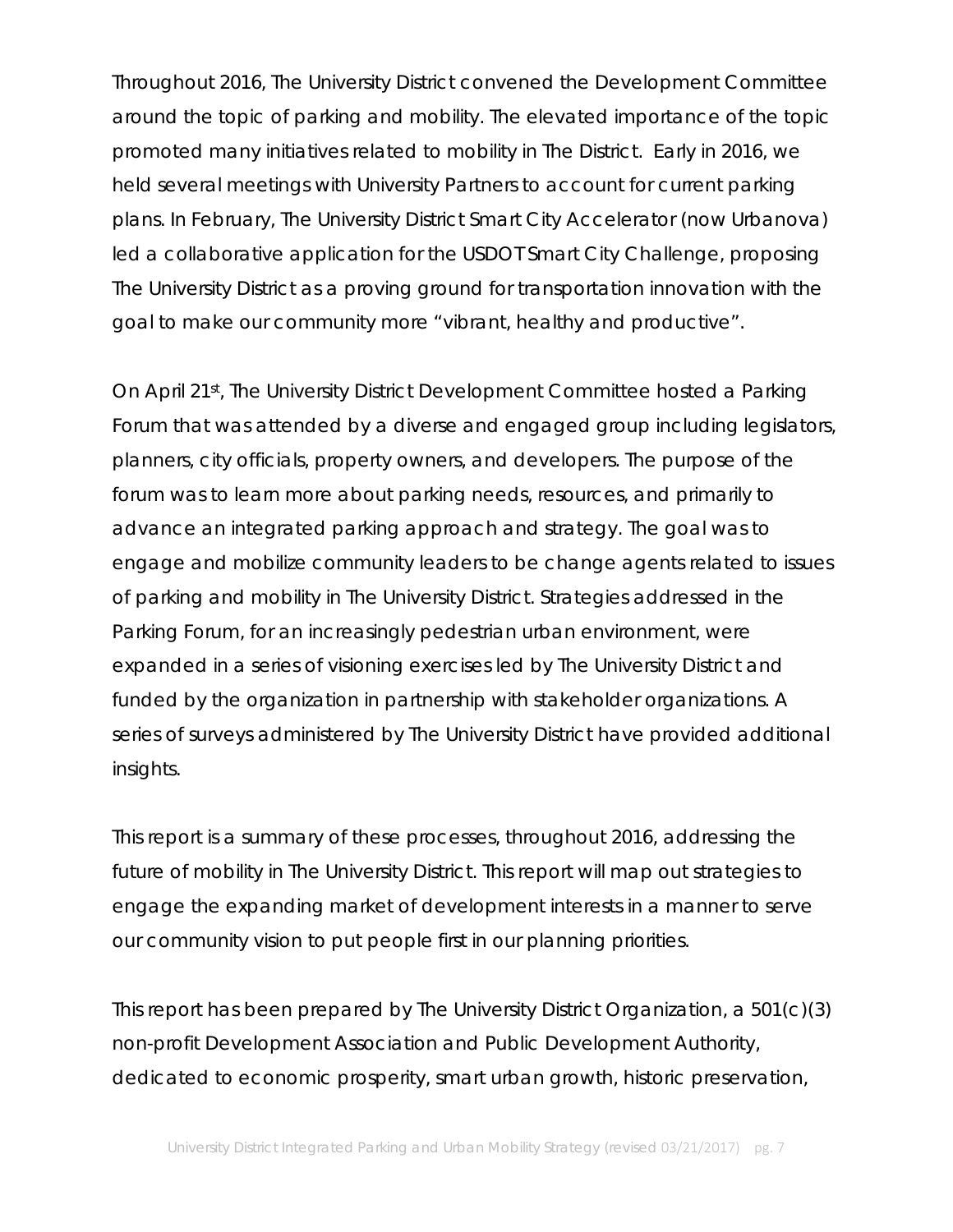environmental restoration, transportation improvements, housing, and improved public health, safety and quality of life. [6](#page-7-0)

 $\overline{a}$ 

<span id="page-7-0"></span><sup>6</sup> The University District Development Association (UDDA) and the University District Public Development Authority (UDPDA) have a shared board and organizational goals. The University District is used when applied to both organizational entities. However, as each organization has discrete powers and responsibilities, when appropriate, they will be identified in relation to their specific agency.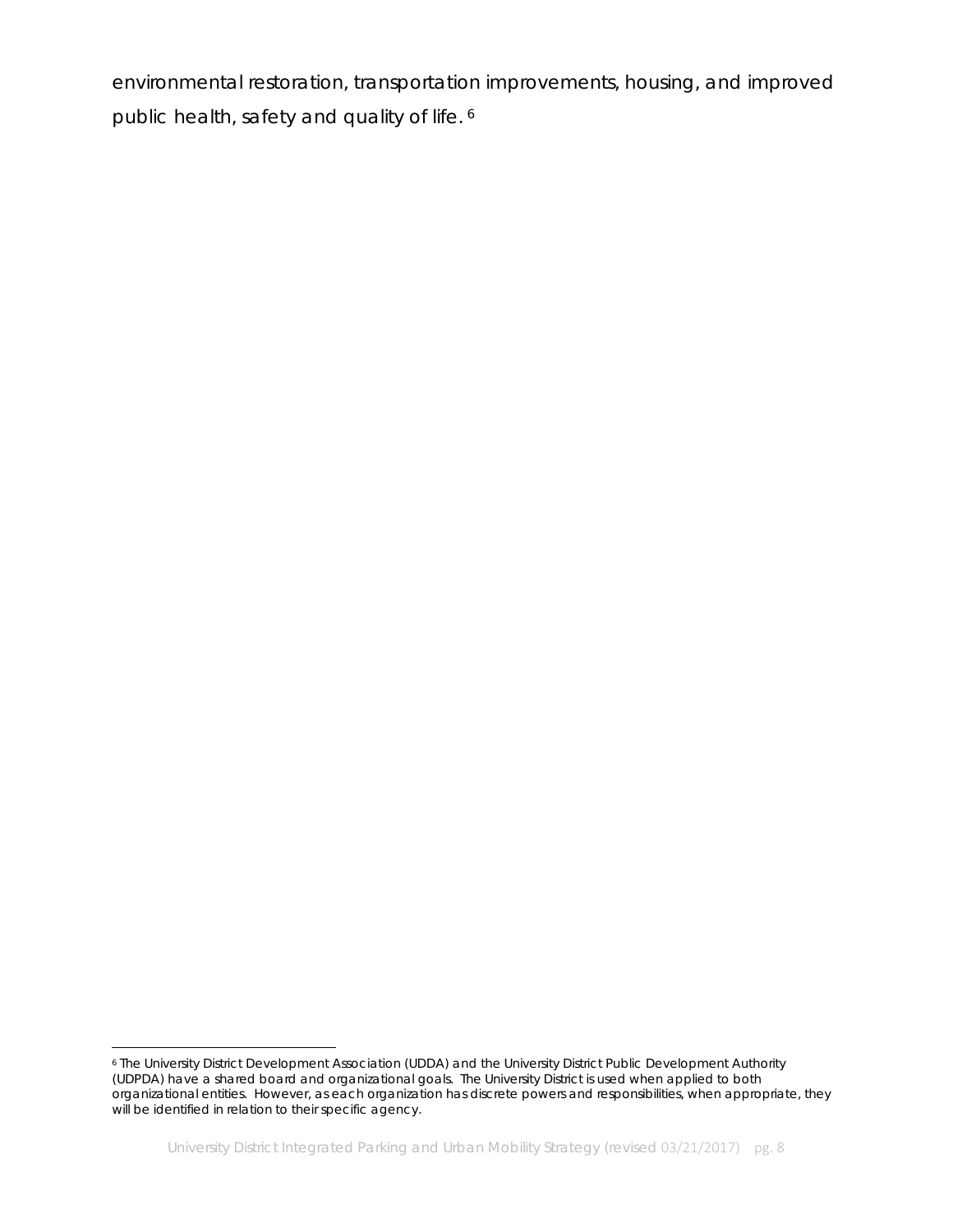#### <span id="page-8-0"></span>**INTRODUCTION**

l

Mobility priorities of The University District concentrate on pedestrians, yet parking constitutes one of the largest single land uses. Far beyond just addressing an inventory of space for idle vehicles, parking has a far-reaching impact on several issues including influencing mobility choices as well as the very form and character of our community. Consequently, decisions about parking policies and practices shape the lifestyle and livability of our community.

The *University District Integrated Parking and Urban Mobility Strategy* focuses on the relationship between parking and urban form. The project's aim was to develop a model that can inform and lead development in The University District towards new urban possibilities and mobility priorities aligned with its Master Plan. The project concentrates on an integrated parking strategy incorporating broader transit, pedestrian and mobility interests. The goal is to help optimize the role played by parking in economic development and the mobility chain in The University District. Importantly, the model of economic development for The University District is founded on realizing a vibrant, pedestrian-first, urban community with a mix of uses. The economic strategy functions when The District becomes a center for intellectual exchange and promotes a development model encouraging these human connections.[7](#page-8-1)

This project emphasizes the future conditions when considering the current state of parking and mobility. Different from past parking studies, parking will be addressed primarily as a vehicle for change to realize a people-first rather than automobile dependent development environment. Singling out parking is helpful to understand its discrete impact as both a problem and as a solution.

<span id="page-8-1"></span><sup>7</sup> Founding reports emphasize the "place making" strategy to engage the knowledge workers of the "new economy". See, "Spokane's University District: Policy Options for a New Urban Center," (U.S. EPA Smart Growth Implementation Assistance for Spokane, Washington, 2007), 1.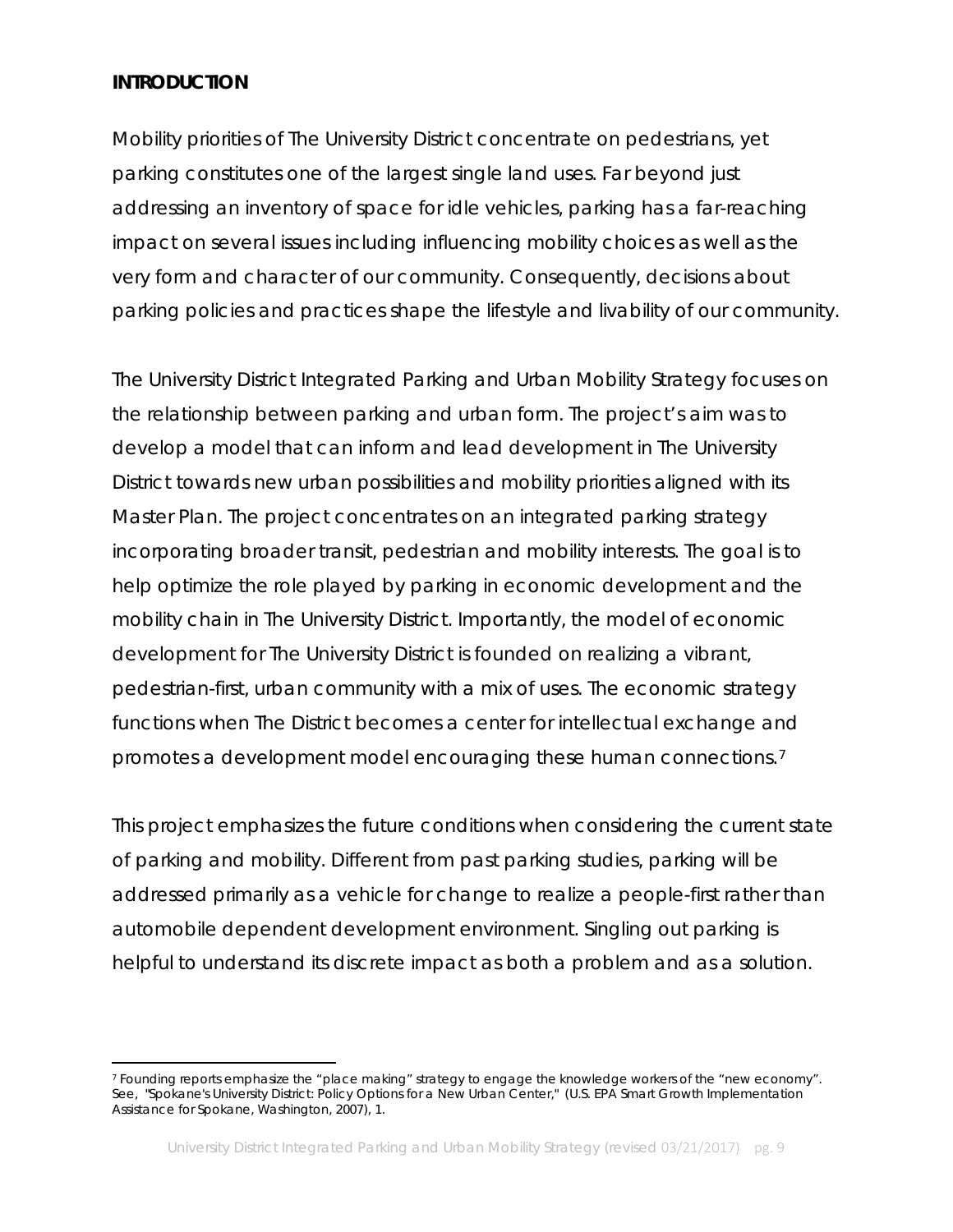Questions about parking gave rise to this project and parking has proved to be an enticing topic to engage many different community interests. Many are quick to recognize that it is a problem, although how the problem is defined varies greatly. Is it a problem that one must circle a block three times to find a parking place? Is it a problem that parking displaces more pedestrian friendly places? Should we increase parking capacity as a strategy to reduce congestion and pollution? Should we decrease parking in lieu of more sustainable solutions? Which of these questions is the most important to ask for the stated vision of The University District?

Regardless of how you might answer these questions, there has been a utility in acknowledging the impact of parking, not only despite differing answers, but, because of them. The details, objectives, and planning principles of the UDSMP change the way that "parking problems" are defined as well as how to evaluate potential solutions. It suggests that too much supply is harmful, that parking should be regulated in a manner to promote higher priority uses of the land. Many are interested in solving the problem but, how we approach and define the problem will determine what needs to be done. However, as it stands, we are not doing enough if we define the problem correctly, which is ultimately not about parking.

#### <span id="page-9-0"></span>**Approach**

The title: *University District Integrated Parking and Urban Mobility Strategy* calls attention to the inclusive scope of the study. Coordinating parking plans with the related land-use plans, infrastructure investments, and urban services is a complex process. Parking functions with a calculus of intricate interrelation of the urban environment. Given that there already exists several studies of parking inventory and demand, this project emerged out of a desire to emphasize the way parking is interrelated into larger concerns to provide a better way to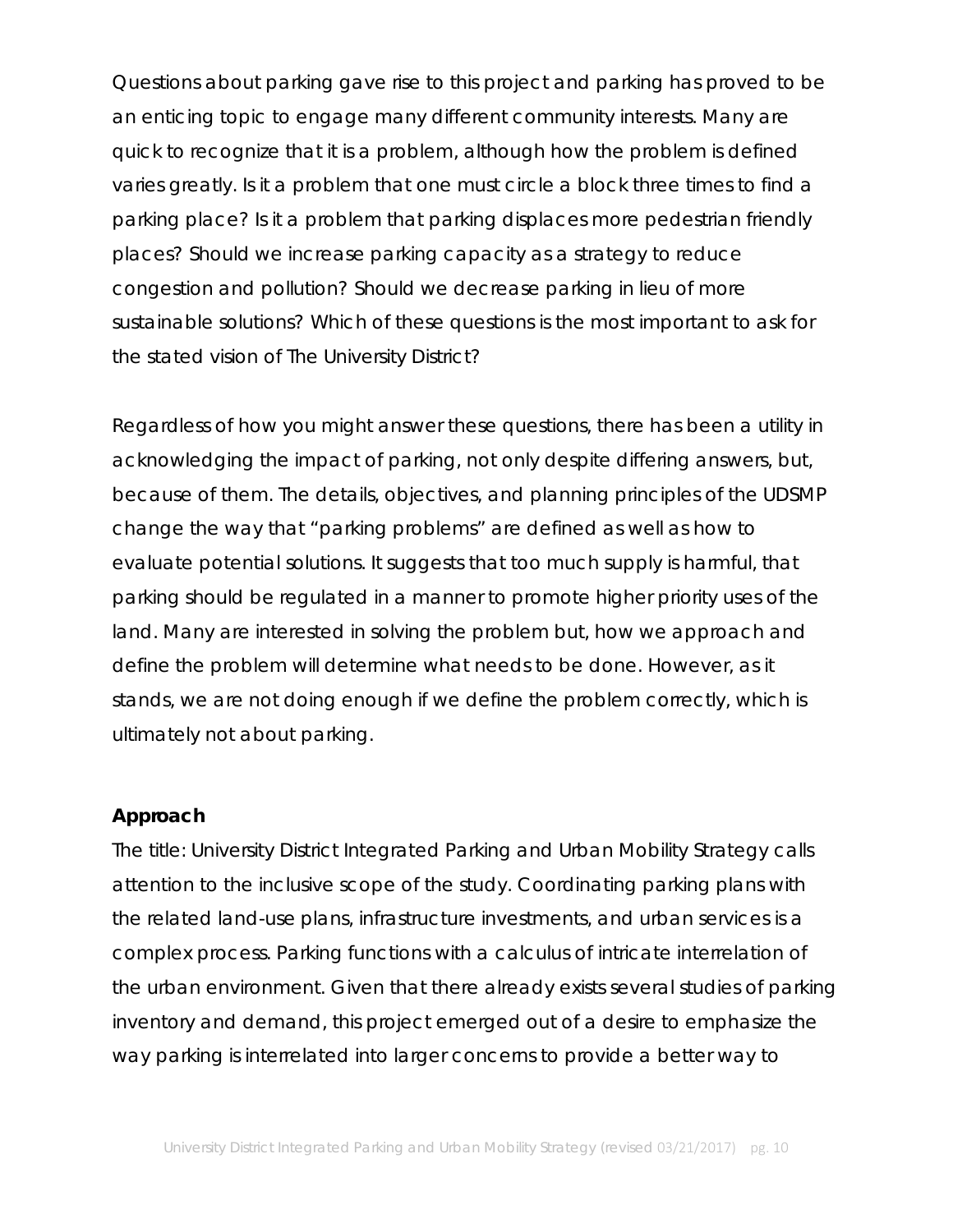approach the so-called problem of parking better, assuring that as Spokane grows, it will grow as desired.

By *integrated*, we look at parking in relation to other mobility strategies and a matrix of planning concerns. Parking is an important component of larger land use and transportation issues. As we re-think development, we intend to take a holistic approach. This is consistent with established development values. Spokane's Comprehensive Plan, for example, promotes that "all planning should be in the form of complete and integrated communities".[8](#page-10-0) We intend *integrated* to also call attention to the necessary coordination of key stakeholders and the extensive partnerships required not only to deal with the challenges of parking and mobility in the area, but also to use it as a development instrument to create the conditions for transformation to our desired state.

An integrated approach is also merited when considering transit options as Jarrett Walker points out "virtually every transit rider is also a pedestrian, so transit ridership depends heavily on the quality of pedestrian environment where transit stops".[9](#page-10-1) Thus, our planning must not consider transit, *or* bike, *or* pedestrian alternatives to the single driver automobile which currently dominates our roads; rather it should consider complete systems and environments to support different mobility choices.

As parking is part of larger city systems led by many stakeholders, The University District is poised to play a leading role because of its design to advance the associated interest of the principle stakeholders. An integrated approach is the modus operandi of The University District – focusing on the greater impact that the associated organizations, institutions, and individuals can have in working

 $\overline{a}$ 

<span id="page-10-0"></span><sup>8 &</sup>quot;University District Strategic Master Plan," (Spokane, Washington: City of Spokane Office of Economic Development, 2004). Should this reference be City of Spokane Comprehensive Plan, Revised Edition," 5.

<span id="page-10-1"></span><sup>9</sup> Jarrett Walker, *Human transit : how clearer thinking about public transit can enrich our communities and our lives* (Washington, DC: Island Press, 2012), 15.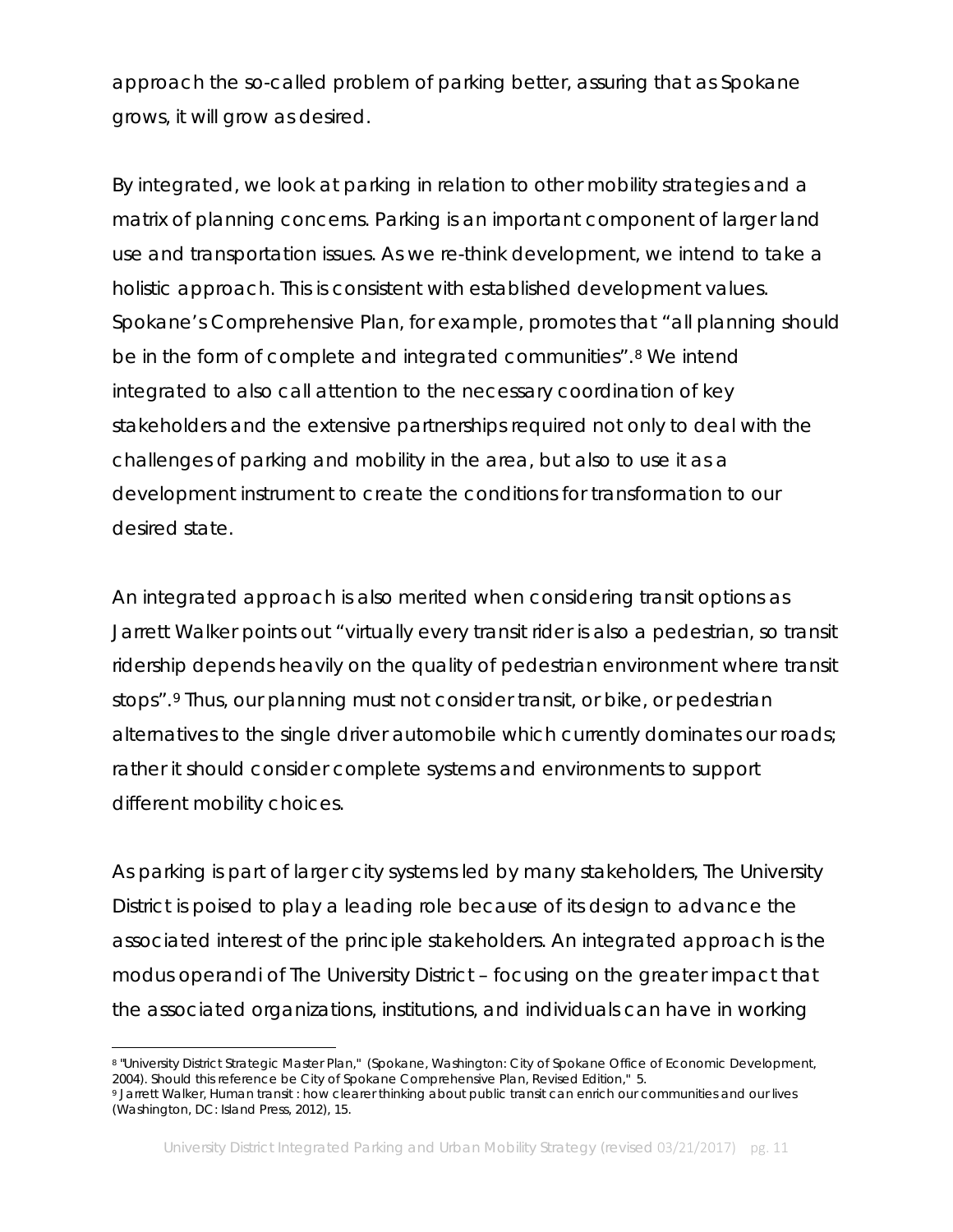together. Collaboration is the *raison d'être* of The University District and collectively, the university partners play a leading role in shaping expectations, choices and behavior related to parking and mobility.

Focusing on strategy, the process and discussions have targeted action that will be required to achieve the organization's goals. The right strategy will help determine tactics and action. The right tactics will enable us to be successful in reaching our goals. As will be recounted, there are already many clearly stated goals including a vision to move away from automobile dependence and a movement towards an active, healthy city that expands and elevates pedestrian possibilities. By shifting the focus from how to accommodate or park cars to how we think about urban mobility, allows us to free ourselves from the level of thinking that created the transportation problems of our cities to a level of thinking that can provide new insights.

Currently, policies and process fail to manifest the people-first vision and transform our current conditions. Yet, we expect and plan for growth, anticipating a generation migration to our urban centers. Much of the literature on urban transformation highlights the need to plan for millennials, the biggest population bubble in fifty years. By one account, seventy-seven percent of millennials plan on living in an urban environment and sixty-four percent of millennials choose first where they want to live and then where they look for a job.[10](#page-11-0)

Growth, under the current conditions, will make our challenges related to parking and mobility even greater.[11](#page-11-1) This realization should help calibrate the magnitude of change in plans to not only correct the deficiencies, but

l

<span id="page-11-0"></span><sup>10</sup> Speck, *Walkable City: How Downtown Can Save America, One Step at a Time*, 21.

<span id="page-11-1"></span><sup>11</sup> The president of the Institute for Transportation and Development has suggested that transportation, unlike some other aspects of development get worse, rather than better. Enrique Peñlosa, president of the Institute for Transportation and Development and former mayor of Bogota, disusing problems of developing societies, cited in: Cervero Robert and Robert Cervero, *Transforming Cities with Transit : Transit and Land-Use Integration for Sustainable Urban Development* (2013), xxii.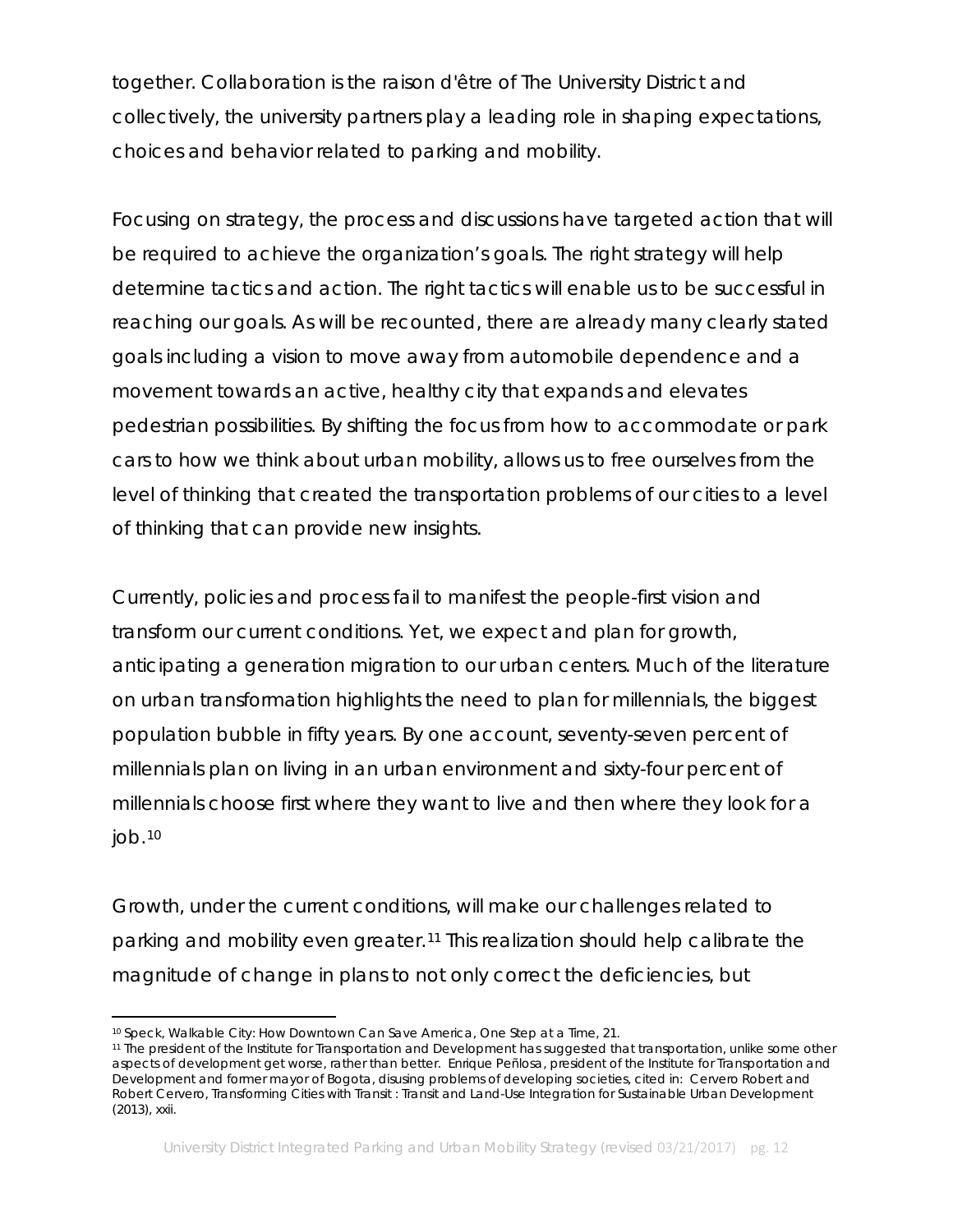recognize we must take a fundamentally different approach. The Gateway Bridge and recent investments in the Central City Line mark significant investments and commitments to the vision of The University District. Today, because of the expanding development interest, there is both an unprecedented opportunity and threat relative to the vision of the Master Plan.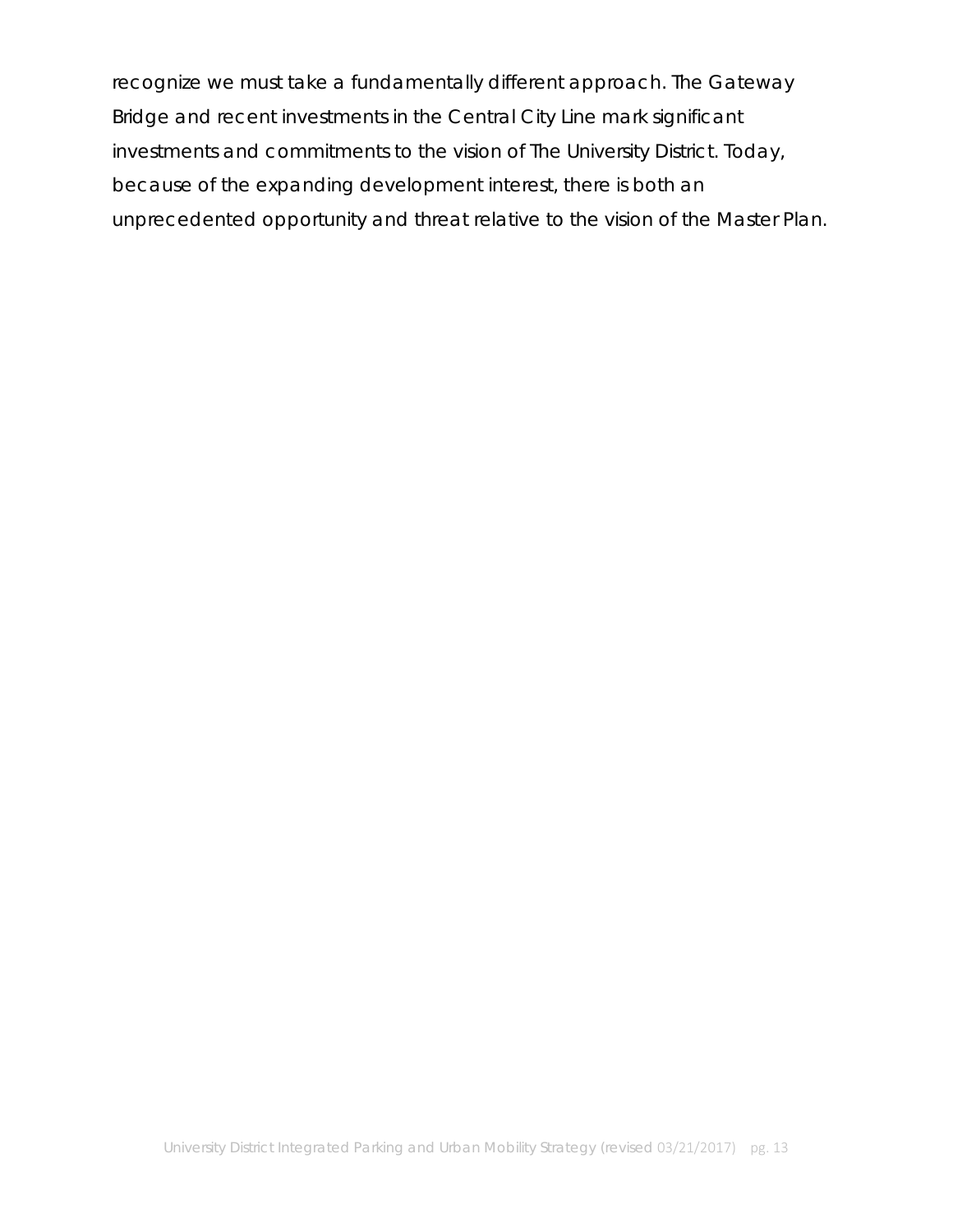#### <span id="page-13-0"></span>**BACKGROUND**

The most celebrated aspects of our city and city planning connect us to nature and the unique landscape of Spokane. At the beginning of the 20<sup>th</sup> century, John Charles Olmstead traveled through Spokane and reflected on the opportunity for this frontier boom-town to develop into a great city. He advocated for the integration of the natural environment and urban landscape and suggested that, the people of Spokane "ought to preserve some of the river before it is too late" and added "some of the pine-clad hills.["12](#page-13-1) This thinking would have a formative influence on development when, in 1913, the city of Spokane employed the Olmsted brothers, John and Frederick Jr., to develop a master plan for Spokane. The brothers were working in and with the legacy of their father, Frederick Law Olmsted, who designed Central Park in New York City. The Olmsted brothers recommended neighborhoods integrated with parkways, generous pedestrian circulation, and winding picturesque drives through a landscape fortified with new plantings of local deciduous and evergreen trees.

Another key moment of Spokane's history is when it hosted the World's Fair in 1974. This marks another time when Spokane was recognized as a great city. It is worth being reminded that Expo '74 was the first environmentally themed world's fair. The development displaced industrial rail yards and the festive grounds on Havermale Island. This location created a fitting and unique stage for the event, surrounded by the dramatic features of the Spokane River and with a skyline of the surrounding mountains and hills. Expo is also a powerful frame of reference in thinking about Spokane's future because of the visionary efforts, its landmark development, and the enduring legacy of its impact.

The City of Spokane's Comprehensive Plan, suggests that this venerated vision of an "urban by nature" condition for Spokane persists. The plan details Spokane's

<span id="page-13-1"></span>l <sup>12</sup> J. Hockaday, *Greenscapes: Olmsted's Pacific Northwest* (Washington State University Press, 2009), 101.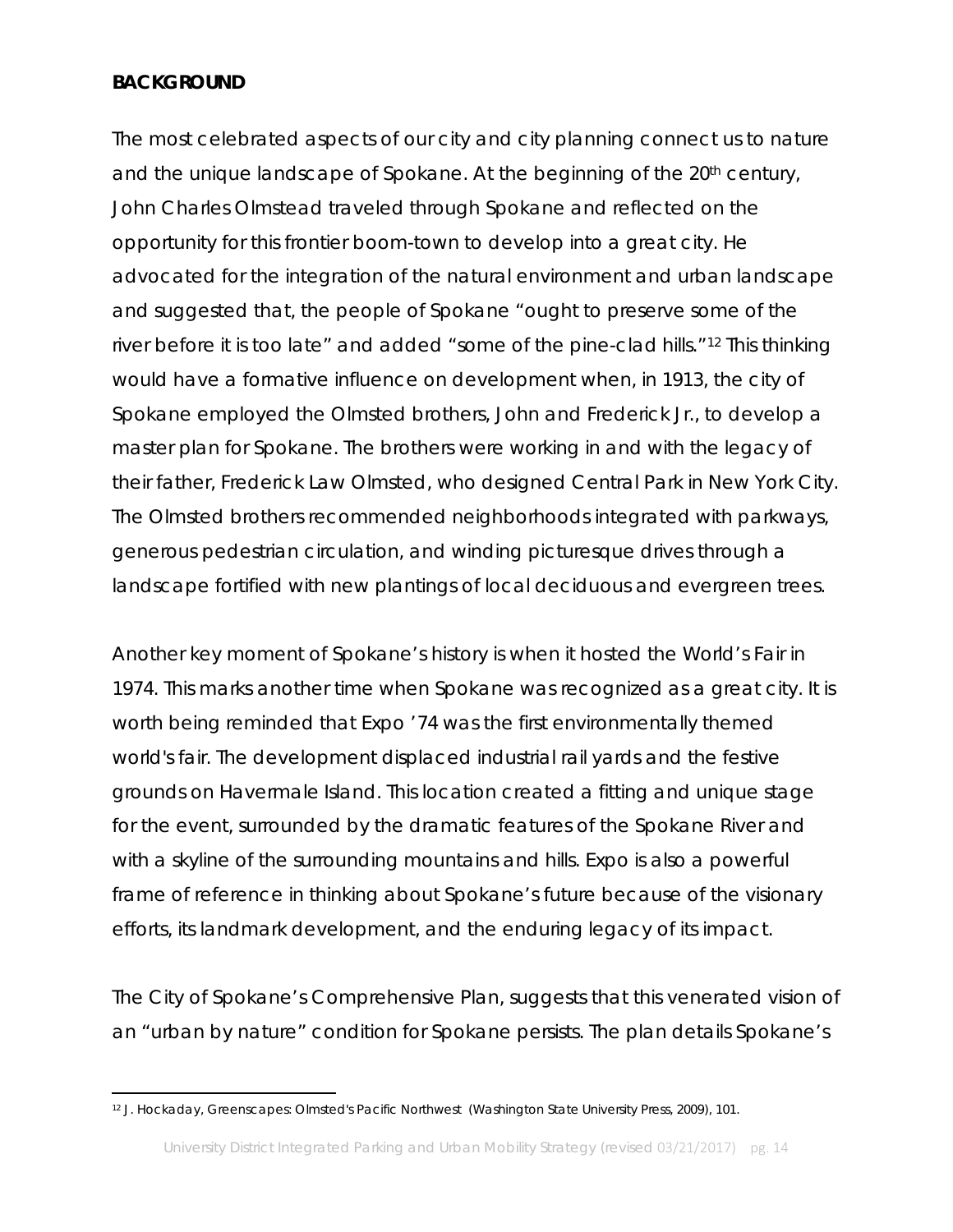ambition for the future. It underscores the value of parks, open-spaces, and gives a heightened value to the natural environment, emphasizing the ecological as well as environmental importance.[13](#page-14-1) The development of The University District is in accord with and extends these important moments of transformation. In fact, John Olmstead noted that Spokane might fail to reach its potential as the railroads had used prime land in the heart of the city that he wanted to reserve.[14](#page-14-2) Today, The University District is in the process of redeveloping these grounds, adjacent to the river, with the plan to, again cultivate our natural assets and create a vibrant hub for our community.

#### <span id="page-14-0"></span>**Planning documents**

This section highlights a select number of planning documents relative to land use and the existing standard related to parking and mobility in The University District. These documents informed the discussion among stakeholders.

## **University District Strategic Master Plan** (2004)

The University District Strategic Master Plan details 19 core planning principles to guide and assure that the vision for The University District is implemented. The strategic path for redevelopment specifies The District as a hub for a multimodal system of transportation including light rail, buses, pedestrians and bicycles. Core planning principles related to transportation and infrastructure call out the intent to use this model to change behaviors moving away from personal vehicles and toward sustainable options.

## **Spokane University District: Policy Options for a New Urban Center** (2007)

This report articulates a community vision of The University District defined first and foremost as "a vibrant, urban pedestrian friendly place". The study links the physical development of The University District, as a pedestrian-friendly place, to the model of economic development noting, "An urban, pedestrian-first

 $\overline{a}$ 

<span id="page-14-1"></span><sup>&</sup>lt;sup>13</sup> "City of Spokane's Comprehensive Plan, Revised Edition," 5.

<span id="page-14-2"></span><sup>14</sup> *Greenscapes: Olmsted's Pacific Northwest*, 105.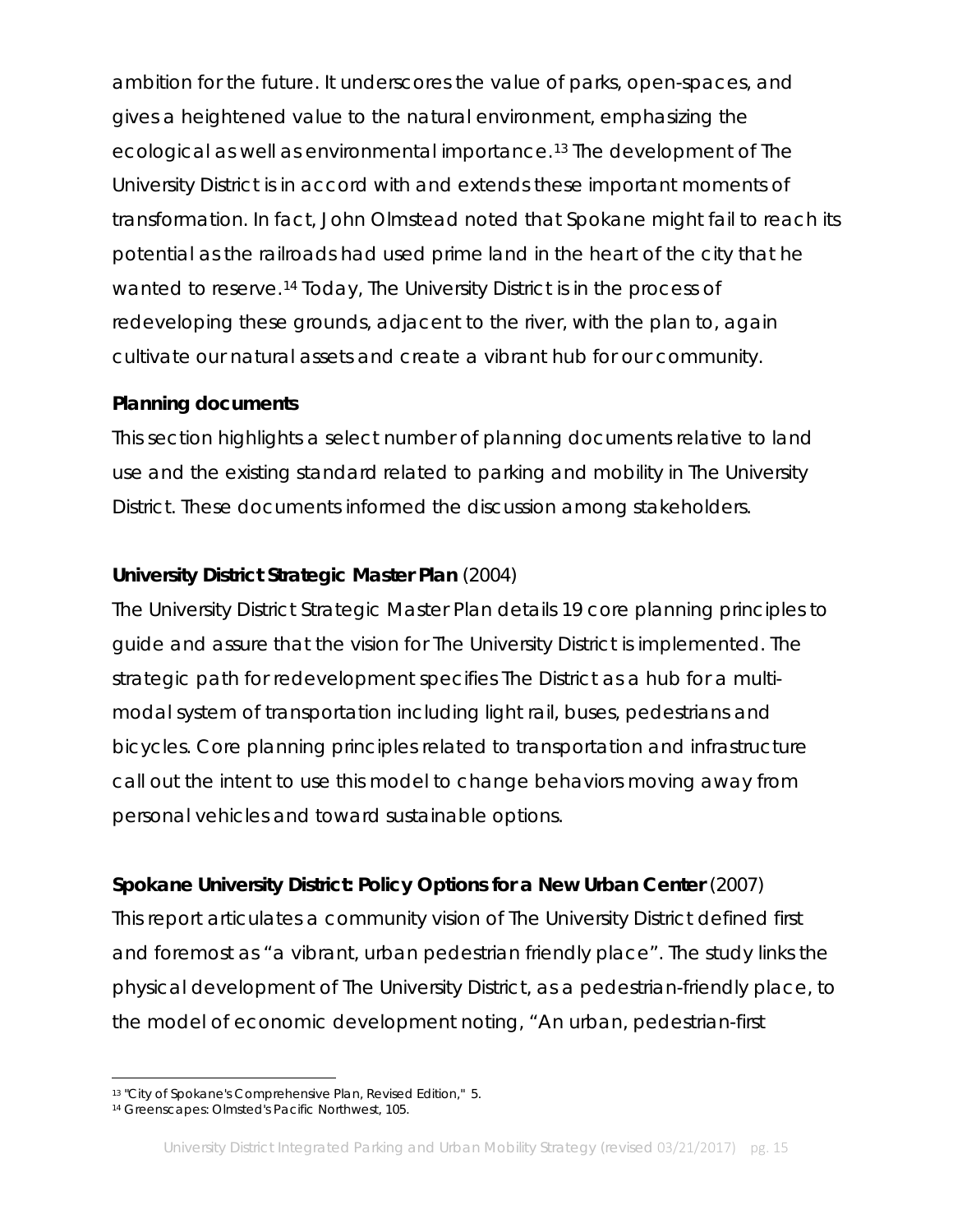University District supports the city's goal of becoming a destination for knowledge workers by creating a place that provides the amenities and quality of life that they desire."[15](#page-15-0)

## **Spokane Master Bike Plan** (2009)

The Master Bike Plan promotes setting a new priority for transportation. It recognizes that city policy must put pedestrians first and move away from existing auto-dependent conditions. The Plan calls attention to deficient disconnected networks of routes and numerous barriers that currently make cycling inconvenient and even dangerous in Spokane. The Plan details actions to make Spokane more bicycle-friendly and connects this with the goal of a healthier community. The plan expresses the goals to increase the use of bicycling for all trip purposes, throughout Spokane. The report calls attention to our unique geography and the opportunity to create a bicycle network. It promotes the infrastructure as well policies, education, and law enforcement to make Spokane a great city for bicycling.

## **University District Pedestrian/Bicycle Bridge Health Impact Assessment** (2011)

The study documents the potential health impacts of The University District Gateway Bridge on the community. The research makes additional recommendations to extend the impact of these benefits by reducing on and off-street parking and encouraging alternate forms of transportation in and through the district. It promotes enhancing transit services and making pedestrian and bicycle environments more attractive.

## **City of Spokane Comprehensive Plan** (2012)

Ambitions for the future are broadly situated in an imperative to continue to transform into a healthier community. The Comprehensive Plan promotes

<span id="page-15-0"></span> $\overline{a}$ <sup>15</sup> "Spokane University District: Policy Options for a New Urban Center ", (U.S. EPA Smart Growth Implementation Assistance For Spokane, Washington, 2007), 2.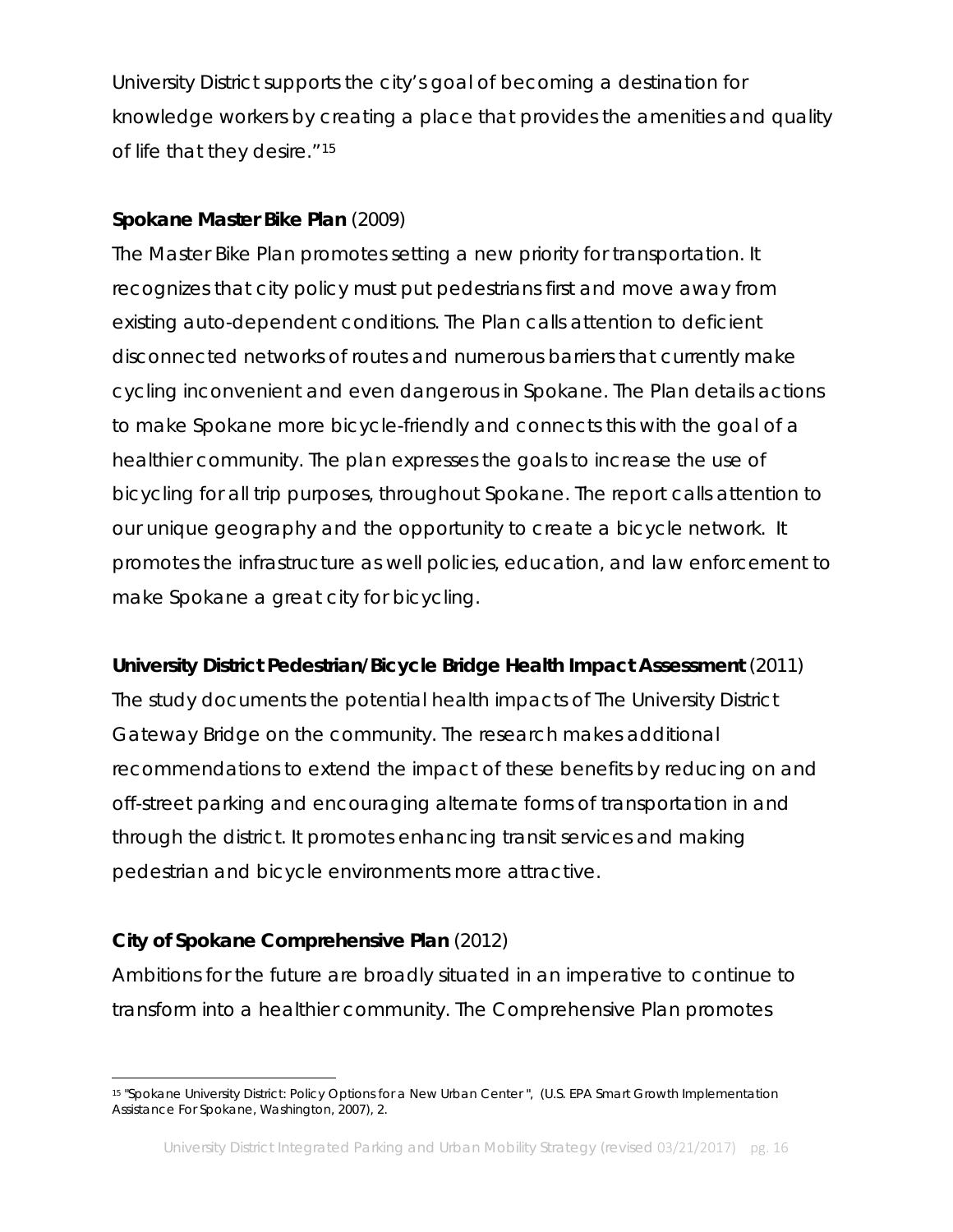creating value by promoting "the best patterns of urban development" and articulates community principles that "housing, jobs, daily needs and other activities are within easy walking distance" and as many activates as possible should be located within easy walking distance of transit stops."[16](#page-16-0) Under centers and corridors, the plan promotes shared parking facilities. *Centers and Corridors Design Guidelines* limit the impact of automobiles by limiting parking in front of and between buildings, curb cuts, and land use, such as for drive-through restaurants.

## **Economic and Land Use Impacts of the Spokane Central City Line** (2014)

This report addresses land use and economic impacts of the Central City Line (CCL). In addition to providing enhanced mobility options, the CCL is expected to increase property values and encourage new development complimentary to the University District vision.

## **WSU Health Sciences Spokane Master Plan Update** (2014 – 2024)

The 2014-2024 Master Plan Update defines the vision of the campus around the goal of an "integrated campus community" prioritizing open space and connected with the greater University district and "meaningful connection with the Spokane River"[17](#page-16-1) The Master Plan Update identifies transportation improvements, parking policies, and future development of the campus. Echoing tenants of the Riverpoint Campus Master Plan established in 2000, and revised in 2003, to create a pedestrian oriented campus that integrates with the soundings, Gonzaga University and downtown.[18](#page-16-2)

l

<span id="page-16-0"></span><sup>&</sup>lt;sup>16</sup> "City of Spokane's Comprehensive Plan, Revised Edition," 11.

<span id="page-16-1"></span><sup>17</sup> Washington State University Health Sciences Spokane, "2014 - 2024 Master Plan Update," (Spokane, Washington2014).

<span id="page-16-2"></span><sup>18</sup> Washington State University, "Riverpoint Campus Master Plan Spokane, Washington," (2003).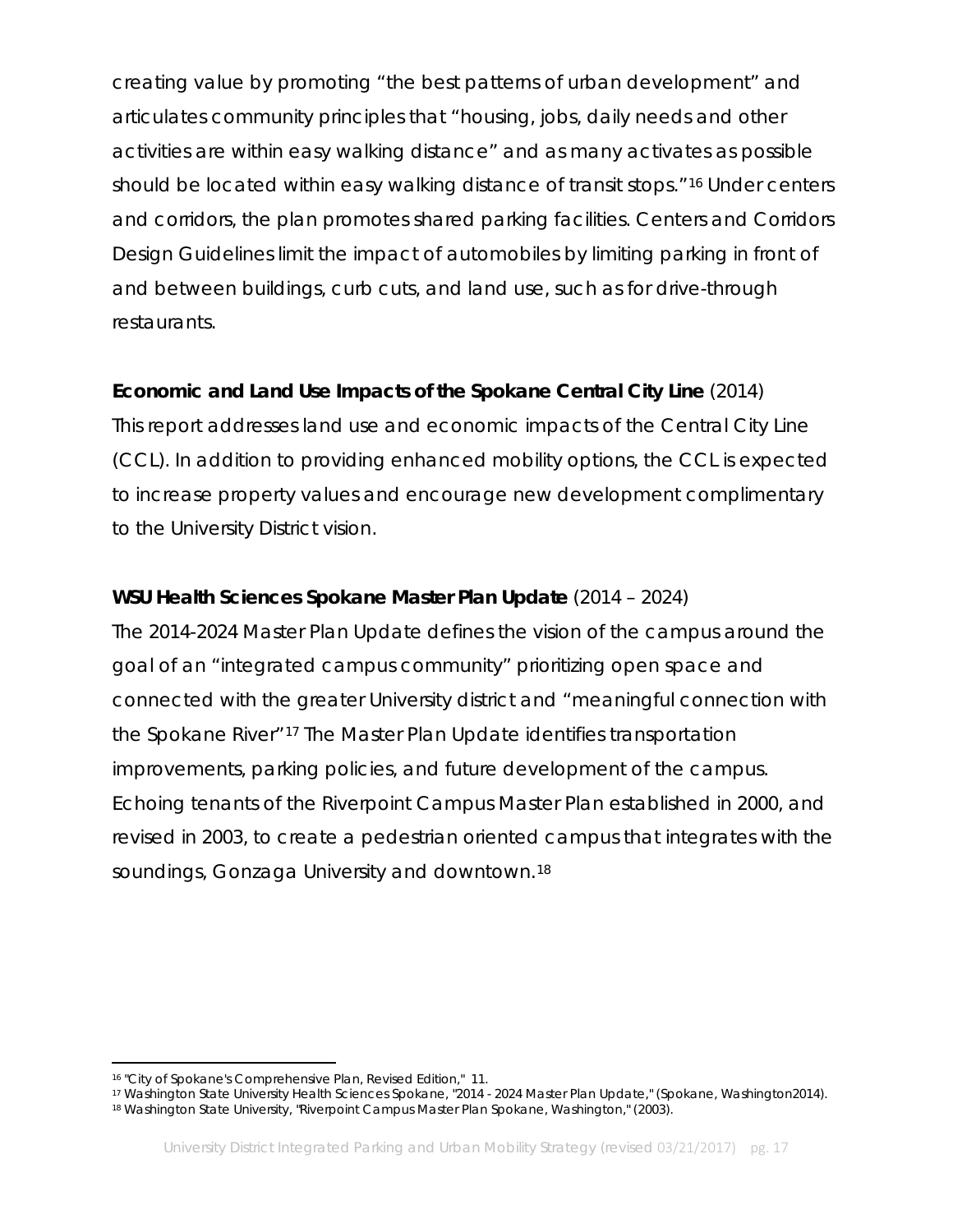## **Spokane Pedestrian Master Plan** (2015)

The Pedestrian Master plan promotes the development of better walking environment.[19](#page-17-0) It calls out that "parking lots and drive-through facilities introduce hazards and psychological barriers to people on foot as each driveway introduces potential conflict area with motor vehicles."[20](#page-17-1) The South University District is identified in the plan as a priority zone. Similarly, Hamilton Street, near Gonzaga University, is prioritized as a corridor that both divides many university uses and separates residential areas from the campus. It also serves as a highlytrafficked corridor including parks, groceries, employment and schools[.21](#page-17-2) The plan specifies policies, and tactics to improve the pedestrian experience.

## **Spokane Housing and Economic Report** (2015)

The housing report calls attention to the shift in demographics driving a "strong opportunity for private development". It notes that parking needs to be addressed relative to the desired residential growth. The study highlights The University District Pedestrian Bridge among select significant capital improvement transforming the market by providing new circulation improvement across Martin Luther King Jr. Way and the rail lines, creating a pedestrian connection to the South University District area. The report underscores the development opportunity at the south landing plaza of the Gateway Bridge and along the Sprague Avenue corridor.[22](#page-17-3)

## **Central City Line Strategic Overlay Plan** (2016)

The Central City Line (CCL) is a high-performance bus transit corridor operated by the Spokane Transit Authority. The CCL will connect the University District with downtown Spokane, Browne's Addition and Logan and Chief Garry

l

<span id="page-17-0"></span><sup>19</sup> *Ordinance amending the City of Spokane Comprehensive Plan adopting a Pedestrian Master Plan as a subarea plan*, October, 26 2015 (November, 2 2015).

<span id="page-17-1"></span><sup>20</sup> City of Spokane, "Pedestrian Master Plan," (Spokane, Washington 2015), 17.

<span id="page-17-2"></span><sup>&</sup>lt;sup>21</sup> Composite Pedestrian Needs Map, illustrating where pedestrian needs are the greatest by spatially representing high demand and deficiency scores resulting in pedestrian priority zones. Ibid., 35.

<span id="page-17-3"></span><sup>22</sup> Applied Development Economics Inc., "Spokane Housing and Economic Report," (Spokane, Washington: University District Development Association 2015).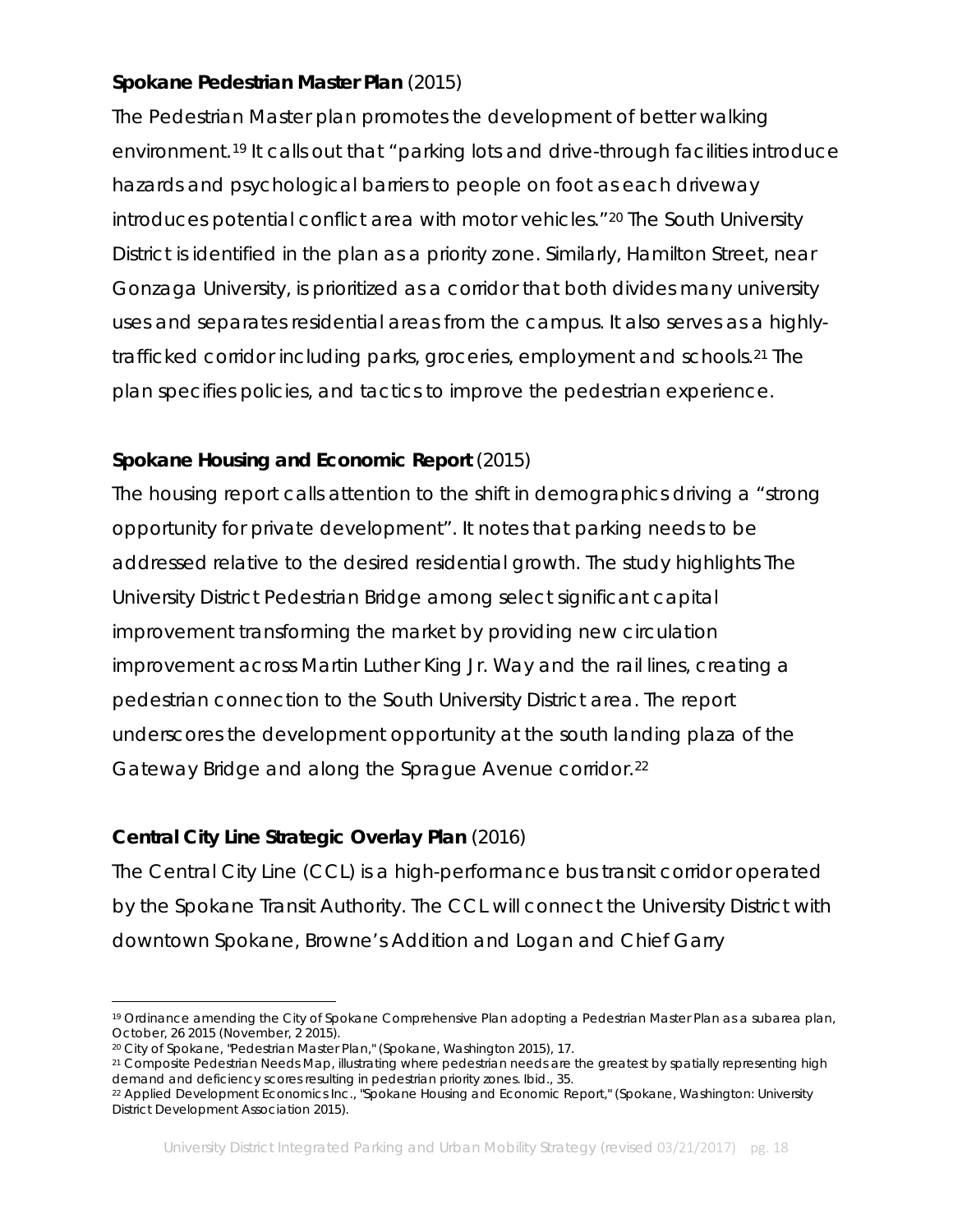Neighborhoods. The work integrates pedestrian priorities, amenities, and parking considerations to make an inviting streetscape and enhanced pedestrian conditions. The CCL Overlay Plan addresses the interface with private development. It calls attention to the dynamic reduced parking requirements illustrating that developers could be incentivized for providing structured parking.

#### <span id="page-18-0"></span>**Discussion of planning documents and key planning principles**

The starting point for all planning discussions on parking and mobility in The University District should recognize the objective to create a strong pedestrianoriented District. This overarching ambition is tendered repeatedly in the related planning documents, highlighted above. This directive is a key planning principle of the UDSMP. The plan also explicitly states the inverse, that "Automobile access should be somewhat limited in The University District"[23](#page-18-1)

The University District planning principles are intended to provide an essential reference point to ensure the implementation of The District vision. Many of these principles directly reference mobility and parking interests. The Planning Principles emphasize that it is essential to support transit links, remove pedestrian barriers, and develop the built environment in a manner designed to link people to places. It points out that current conditions are unacceptable, where "people feel out of their element near the speeding traffic" and where surface parking displaces pedestrian traffic. It promotes vibrant urban development that stands out from the surrounding neighborhoods by its unique identity and sense of place. Principles de-emphasize the automobile and seek to lead practices connecting to nature, using green infrastructure, expanding parks, and "providing people with convenient places to relax in nature and children with places to play." [24](#page-18-2)

 $\overline{a}$ <sup>23</sup> "University District Strategic Master Plan," 24.

<span id="page-18-2"></span><span id="page-18-1"></span><sup>24</sup> Ibid.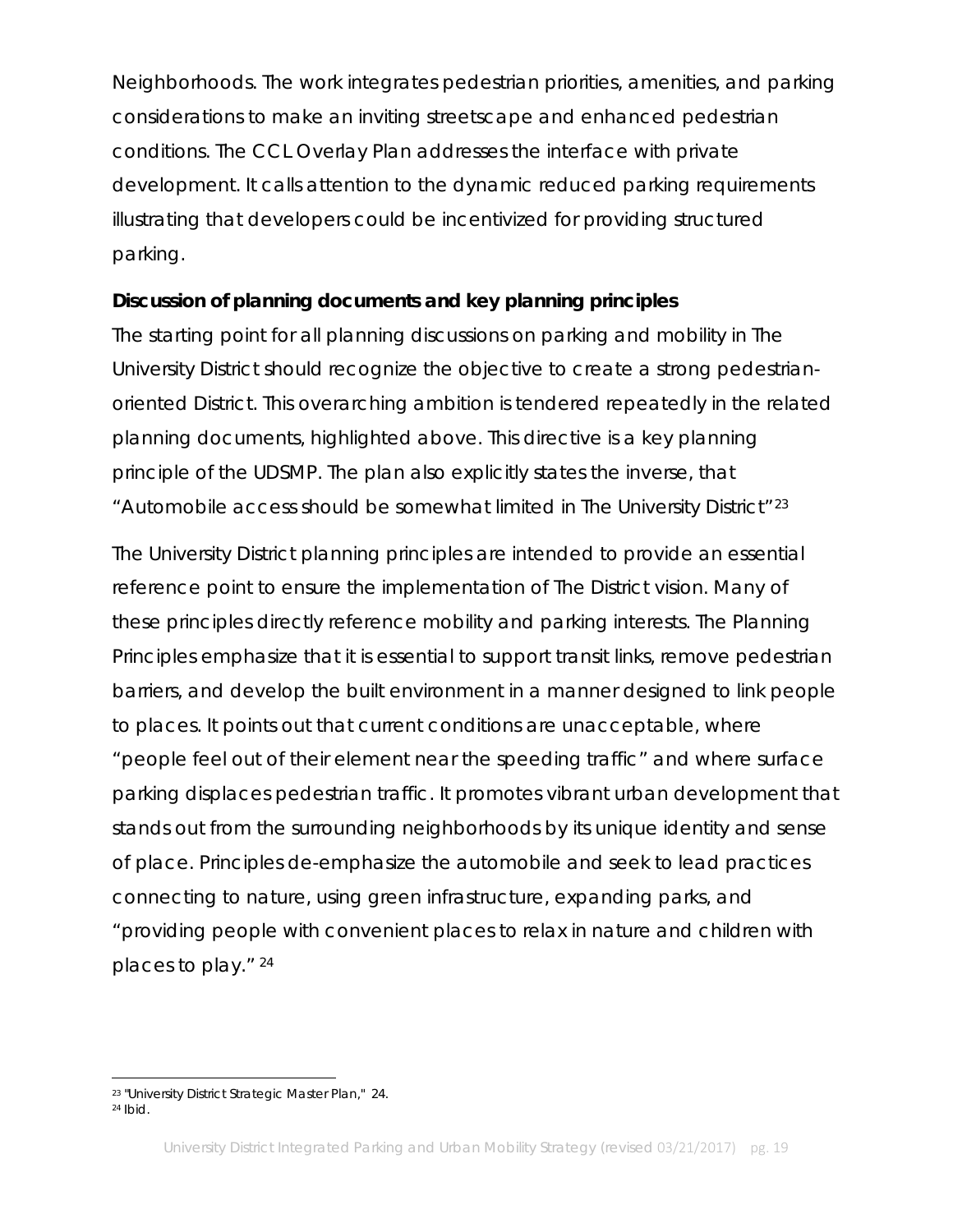Though it is worth revisiting all 19 Planning Principles, items on transportation and infrastructure are particularly relevant. For example: planning principle #18 – Create a transportation hub: regional connections and multi-modal services.

The University District should be a transportation hub for a multi-modal system of transportation options, including light rail, trolleys, buses, pedestrians and bicycles. Centralized exchange and transfer locations would also serve as social gathering spots. Routes should be designed to provide connections both within The University District and from the District to the downtown, surrounding neighborhoods and the rest of the region. Service levels should be high enough that people are more inclined to use these alternative modes of transportation than to drive their personal vehicle, thus supporting the "green" theme inherent in The University District vision. In addition, travel routes should endeavor to not interrupt wildlife corridors, especially in the areas nearest to the river.

The master plan explicitly states that surface parking should be discouraged and that when parking is needed, "structured parking facilities should be the rule (rather than surface parking lots), in order to preserve the streetscape for pedestrian activity."[25](#page-19-0) Development principles discourage parking lots along corridors (specifying that they are incorporated below, behind or in buildings). The Master Plan details the enhanced environment to attract complimentary development practices, highlighting that a "system of bicycle trails and pedestrian pathways should weave throughout The University District, connecting the river, the Centennial Trail and Ben Burr Trail, neighboring colleges, the medical district, surrounding neighborhoods and the downtown."[26](#page-19-1)

The document is an artifact of a community process and guide for leaders committed to envision the long-term future of the community. These principles support the intended compact, mixed use development, prioritizing pedestrian and transit to make it highly livable. This is intentionally part of a strategy for regional and national competitiveness to attract talent, firms, and knowledge based industries complimentary to the universities, and serving as a conduit to additional investment. Fundamental research supports that "developing the district as a vibrant, 24-7, pedestrian-first place with an eclectic mix of uses"

 $\overline{a}$ 

<span id="page-19-0"></span><sup>25</sup> Ibid.

<span id="page-19-1"></span><sup>26</sup> Ibid., 25.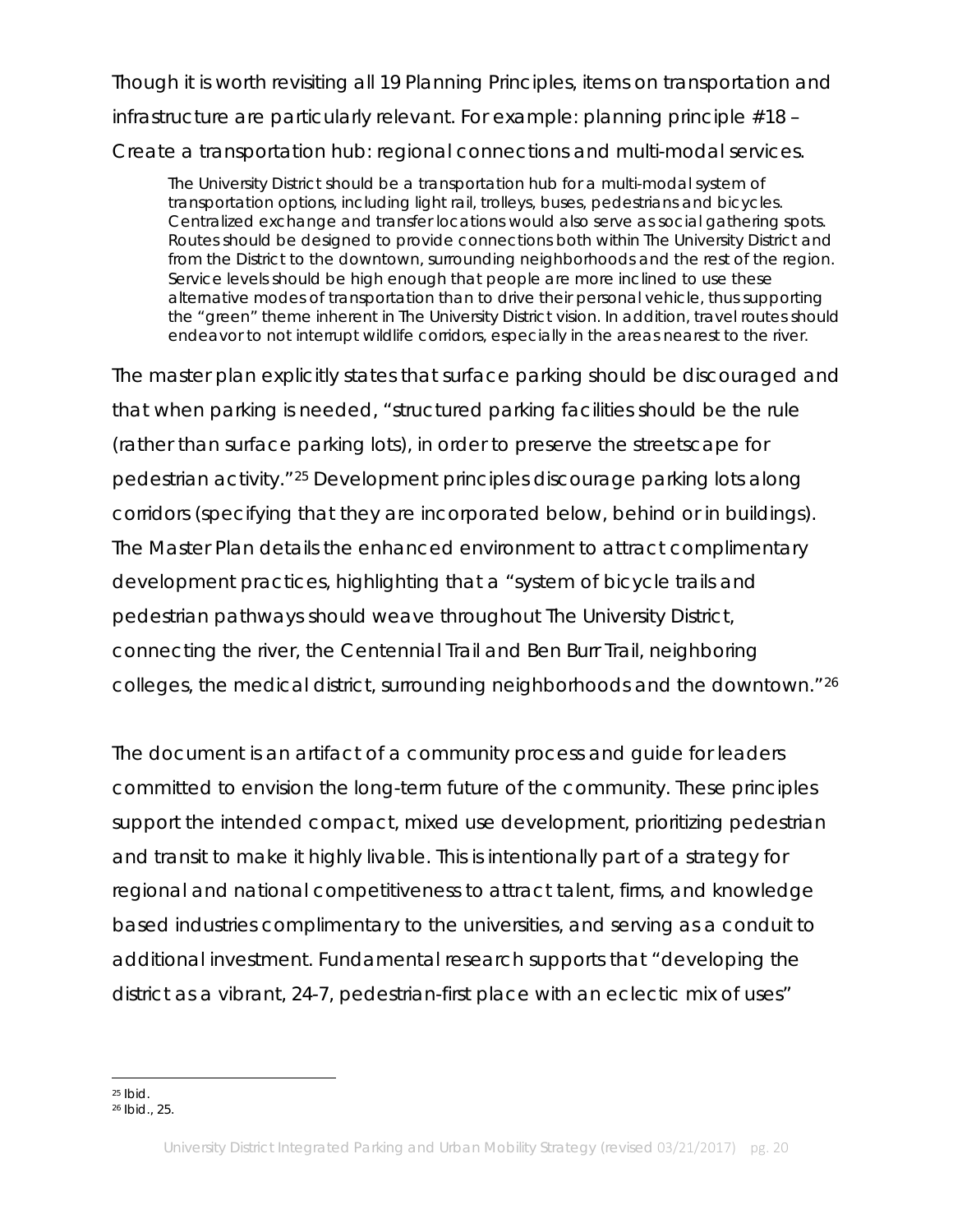supports the goal to "become a center for intellectual and research excellence and an economic engine for the new economy."<sup>[27](#page-20-1)</sup>

#### <span id="page-20-0"></span>**Current Situation**

l

Though many reports and plans currently prioritize the pedestrian environment in planning efforts, as noted in the introduction, this fact stands in high contrast to the current conditions of The University District. Aerial imagery of the area makes apparent that the conditions of The District reflect the problem across the United States where, for every car, there may be eight parking spaces.<sup>[28](#page-20-2)</sup> Studies of the district show an overwhelming number of underdeveloped parcels, vacant land, and surface parking throughout the district. Contrary to our ambitions, The University District reflects planning that does not consistently prioritize pedestrians first.[29](#page-20-3)

The University District Gateway Bridge must be celebrated as the result of the steady and exceptional commitments to supporting the pedestrian vision of the district. Unfortunately, this great project is also an exception to the overall character of the area. A mapping exercise of The University district, overlaying a quarter mile / five-minute walk radius, suggests both strengths and current weakness. Though the area has a great potential for urban mixed use development, currently it is not walkable. Jeff Speck, a city planner and proponent of smart growth and sustainable design provides a general theory of walkability, suggesting that to be favored, "a walk has to satisfy four main conditions it must be useful, safe, comfortable, and interesting. Each of these qualities is essential and none alone is sufficient."<sup>[30](#page-20-4)</sup> Though there are paths along

<span id="page-20-1"></span><sup>27</sup> *Policy Options for a New Urban Center*, a report created with a EPA Office of Policy, Economics and innovation Smart Growth Program, Transit oriented consulting groups, and a local, Spokane team "Spokane's University District: Policy Options for a New Urban Center," 1.

<span id="page-20-2"></span><sup>28</sup> David Biello, "No Such Thing as Free Parking," *Scientific American*, January 9th 2011.

<span id="page-20-3"></span> $29$  The master plan, as one reference point, notes that citywide, 38% of the roads suitable for sidewalks are without. The result is over 381 miles of 981 miles of roadway could be said to be for cars and not for people. Spokane, "Pedestrian Master Plan," 11.

<span id="page-20-4"></span><sup>30</sup> Speck, *Walkable City: How Downtown Can Save America, One Step at a Time*, 11.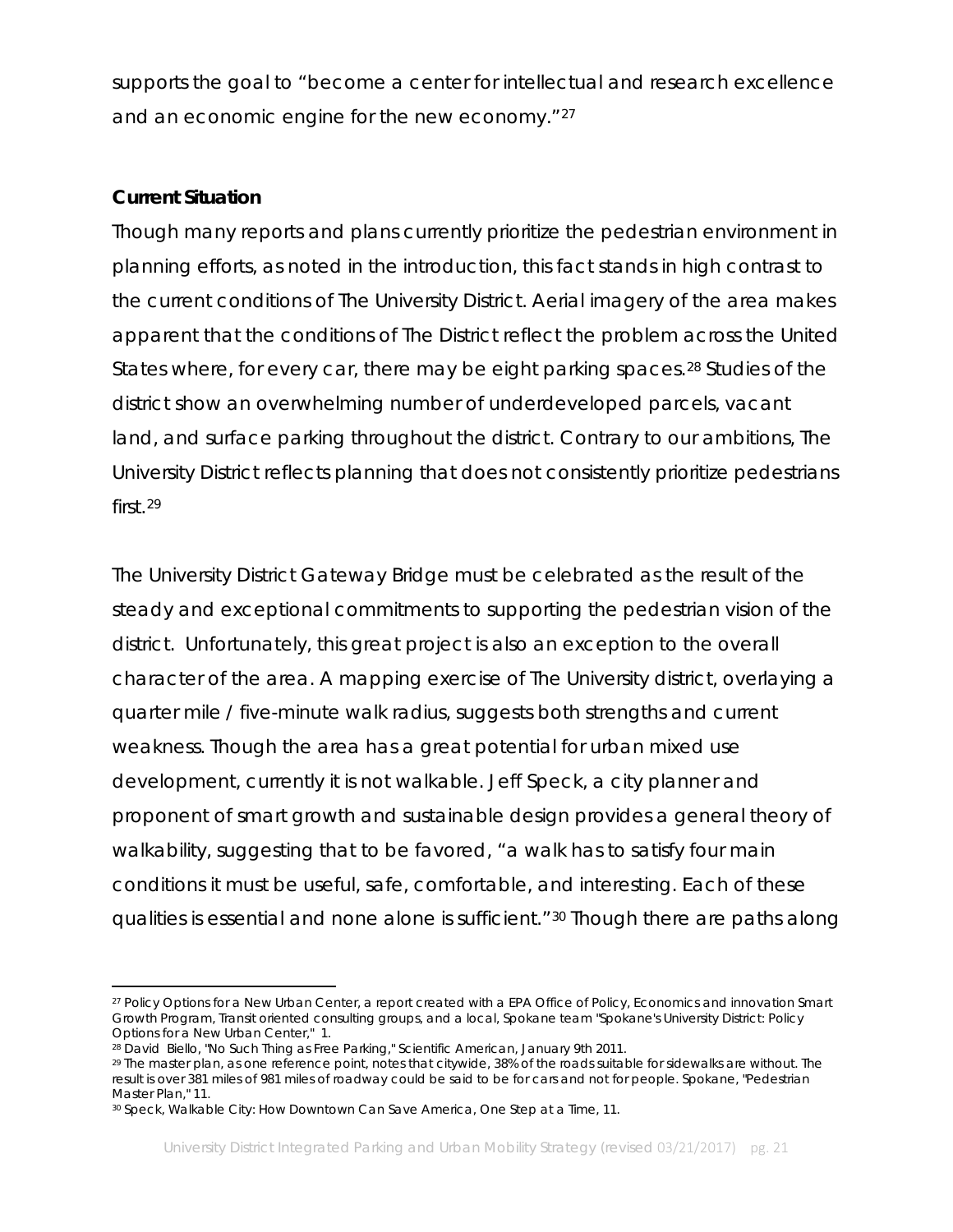the river and through campuses and though we have a unique Centennial trail with spurs connecting across Iron Bridge and to downtown; overall, there is a disconnect between surrounding neighborhoods, bifurcated networks for cyclists, and uneven conditions for a pedestrian to traverse through The District.

#### <span id="page-21-0"></span>**VISION**

 $\overline{\phantom{a}}$ 

The vision for The District is inseparable from the plan of economic and community development. A report from 2007 on policy options for making The University District a new urban center emphasized that "An urban, pedestrianfirst University District supports the city's goal of becoming a destination for knowledge workers by creating a place that provides the amenities and qualities of life that they desire."[31](#page-21-1). Because of this interrelationship, concepts such as walkability, and transit oriented development become both a means and a measure of our progress toward the economic and community development plans. As Speck notes, "walkability is perhaps most useful as it contributes to urban vitality and most meaningful as an indicator of that vitality." [32](#page-21-2)

The World Health Organization, in a report on cities and health, observed that "For most of us from now on, life and death will be an urban affair,"[33](#page-21-3) The introduction of this report calls attention to meta-trends towards more urban living. One of the greatest opportunities The University District and Spokane has is to cultivate the unique assets of our urban core. The *Spokane Housing and Economic Report* noted that baby boomers and millennials are both looking to live more urban in Spokane. [34](#page-21-4) As millennials choose, first, where they want to live, making The District appealing for the student population is also an

<span id="page-21-1"></span><sup>31</sup> "Spokane's University District: Policy Options for a New Urban Center," 1.

<span id="page-21-2"></span><sup>32</sup> *Walkable City: How Downtown Can Save America, One Step at a Time*, 4.

<span id="page-21-4"></span><span id="page-21-3"></span><sup>33</sup> Programme United Nations Human Settlements, Organization World Health, and Centre Kobe, "Global report on urban health : equitable, healthier cities for sustainable development," (Kobe, Japan: WHO Kobe Centre, 2016), 6. <sup>34</sup> Inc., "Spokane Housing and Economic Report."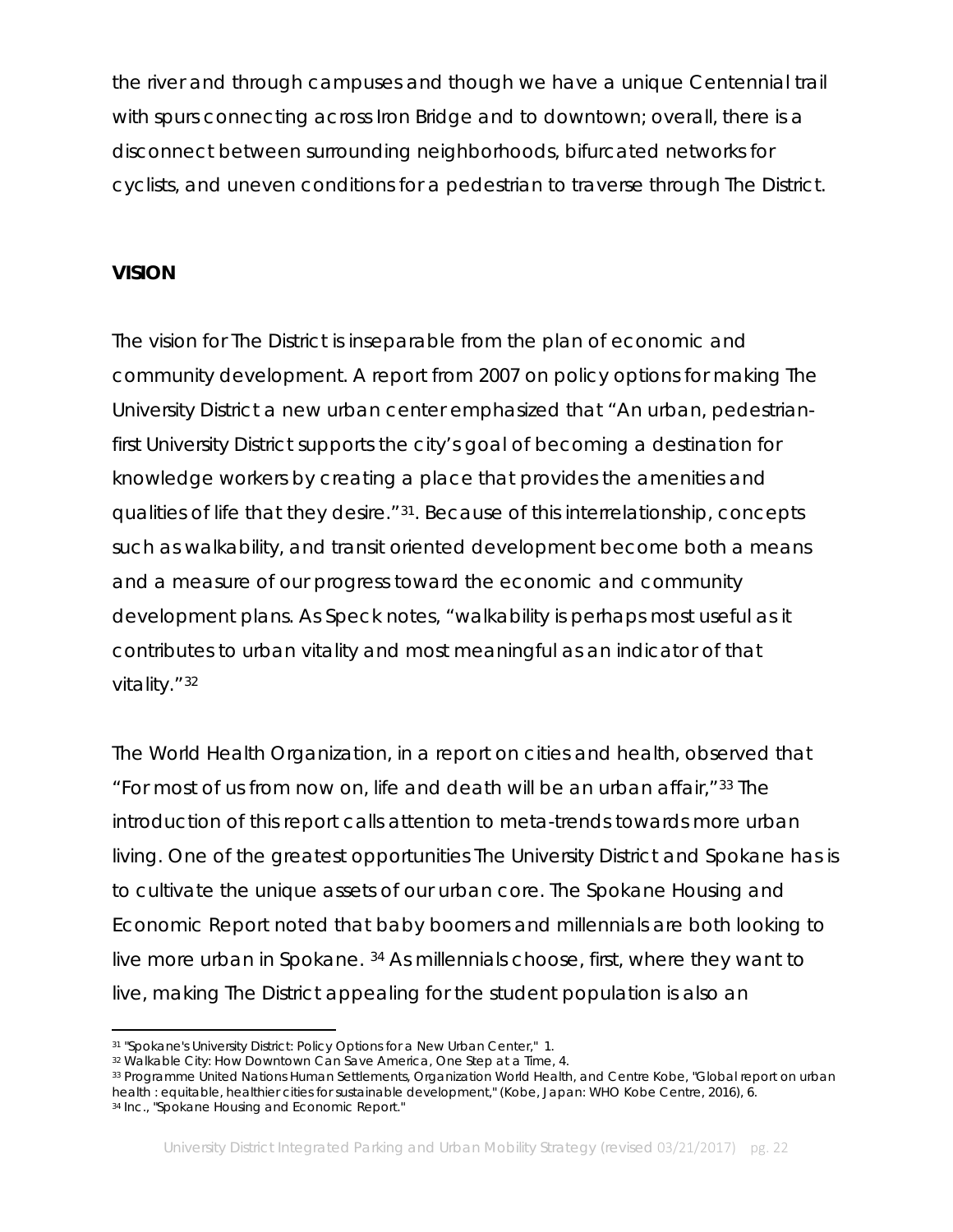enticement to capture the knowledge workers and creative class.[35](#page-22-1) Our walkable, bike-able, transit-oriented community is part of a strategy to attract businesses, citizens, and the creative class. The body of work by Richard Florida points out that place is more important than ever before.[36](#page-22-2) Essentially, our urban development plan is inextricable from our economic development plan. Or, expressed in the quip of the subtitle of Edward Glaeser's book *Triumph of the City*, our urban development has the potential to make us "richer, smarter, greener, healthier, and happier."[37](#page-22-3)

#### <span id="page-22-0"></span>**Visioning sessions**

l

What are the unique attributes that will make us the "city of choice"?<sup>[38](#page-22-4)</sup> The Master Plan for The University District emphasizes that it is made for a community of people to interact and to promote quality of life. This vision for an active community, networks for bicycles and pedestrians, greenways and parkways are also avenues for health. Over the past years, The University District Development Association has brought together community interests to engage this question and, as part of the work on parking and mobility, led a series of visioning exercises to rethink urbanism in The University District.

Building on the work of The University District Strategic Master Plan, the visioning sessions project the desired population growth and urbanization. They were structured to curate the vision of The District in a forward-looking projection of the landscape, land use and buildings per The University District Development principles. Input from stakeholders, the community, the city, engineers, and future users all constituted a process to explore and generate future possibilities. The visioning exercise connected with the community principles of Spokane's

<span id="page-22-1"></span><sup>35</sup> Speck, *Walkable City: How Downtown Can Save America, One Step at a Time*, 21.

<span id="page-22-2"></span><sup>36</sup> Richard L. Florida, *Who's your city? : how the creative economy is making where to live the most important decision of your life* (New York: Basic Books, 2008).

<span id="page-22-3"></span><sup>37</sup> Edward L. Glaeser, *Triumph of the city : how our greatest invention makes us richer, smarter, greener, healthier, and happier* (New York: Penguin Press, 2011).

<span id="page-22-4"></span><sup>&</sup>lt;sup>38</sup> The "city of choice" is used as a local slogan and branding for City and campaign for efforts to develop in a manner to make the community safer, stronger, and smarter.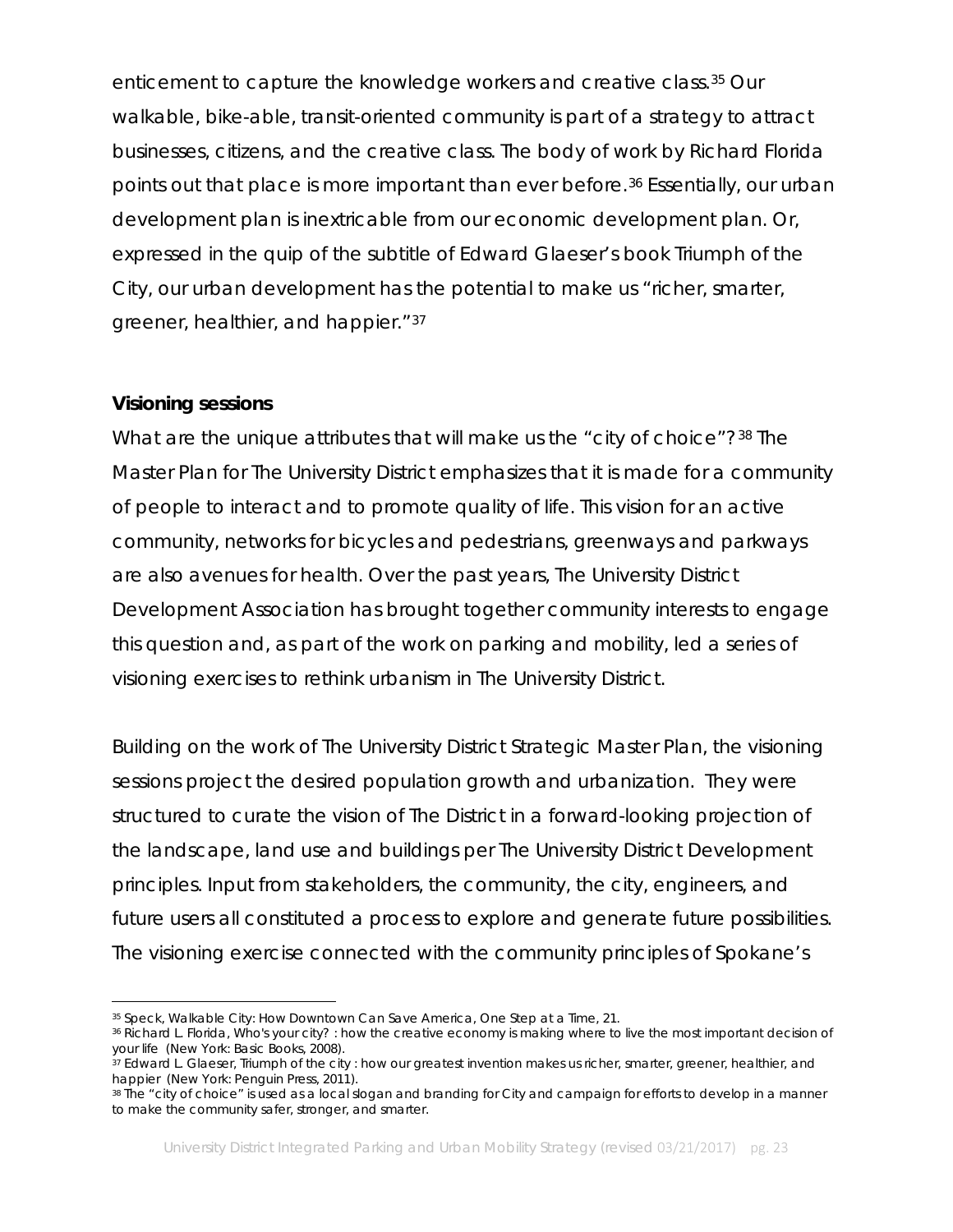Comprehensive Plan.[39](#page-23-0) Accordingly, the concepts encourage bicycles, pedestrians, and expanding public transit options as an essential element for building this community.

The visioning sessions brought together community members. Over a hundred local leaders and stakeholders contributed during a two-day workshop. As follow up, a public open house in September provided a forum to explore a series of design boards and to share ideas about future developments. Underlying the physical form presented in renderings of potential district transformation is a system process that promotes an iterative design process with connected, involved citizens and community stakeholders. The potential for new types of civic engagement and innovative development are already in the works with the advancement of Urbanova, The University District's smart city accelerator. The promise of an open data platform, intelligent infrastructure, and connected systems promise rich analytics and smart governance.[40](#page-23-1) Transit consultant Jarred Walker suggests that this scale of planning is important for transit-friendly development, noting, "The physical design of cities determines transit outcomes far more than transit planning does."[41](#page-23-2) Strategic developments of green-streets and parks are intended to align land-use to integrate the mobility options. The articulated densities depicted in the renderings would create open, public spaces and encourage different urban densities in residential areas and concentrated densities along transit corridors. This scheme reconceives of the public right-of way. And where this might seem radical to some, in fact, the recent parklets in Spokane, converting on-street parking spaces into outdoor seating areas, reflects that we are already exploring the premise of this model.

 $\overline{a}$ 

<sup>39</sup> "City of Spokane's Comprehensive Plan, Revised Edition," 11, 12.

<span id="page-23-1"></span><span id="page-23-0"></span><sup>40</sup> For a study of smart city platforms and community engagement, see, Stephen Goldsmith and Susan P. Crawford, *The responsive city : engaging communities through data-smart governance* (2014).

<span id="page-23-2"></span><sup>41</sup> Walker, *Human transit : how clearer thinking about public transit can enrich our communities and our lives*, 7.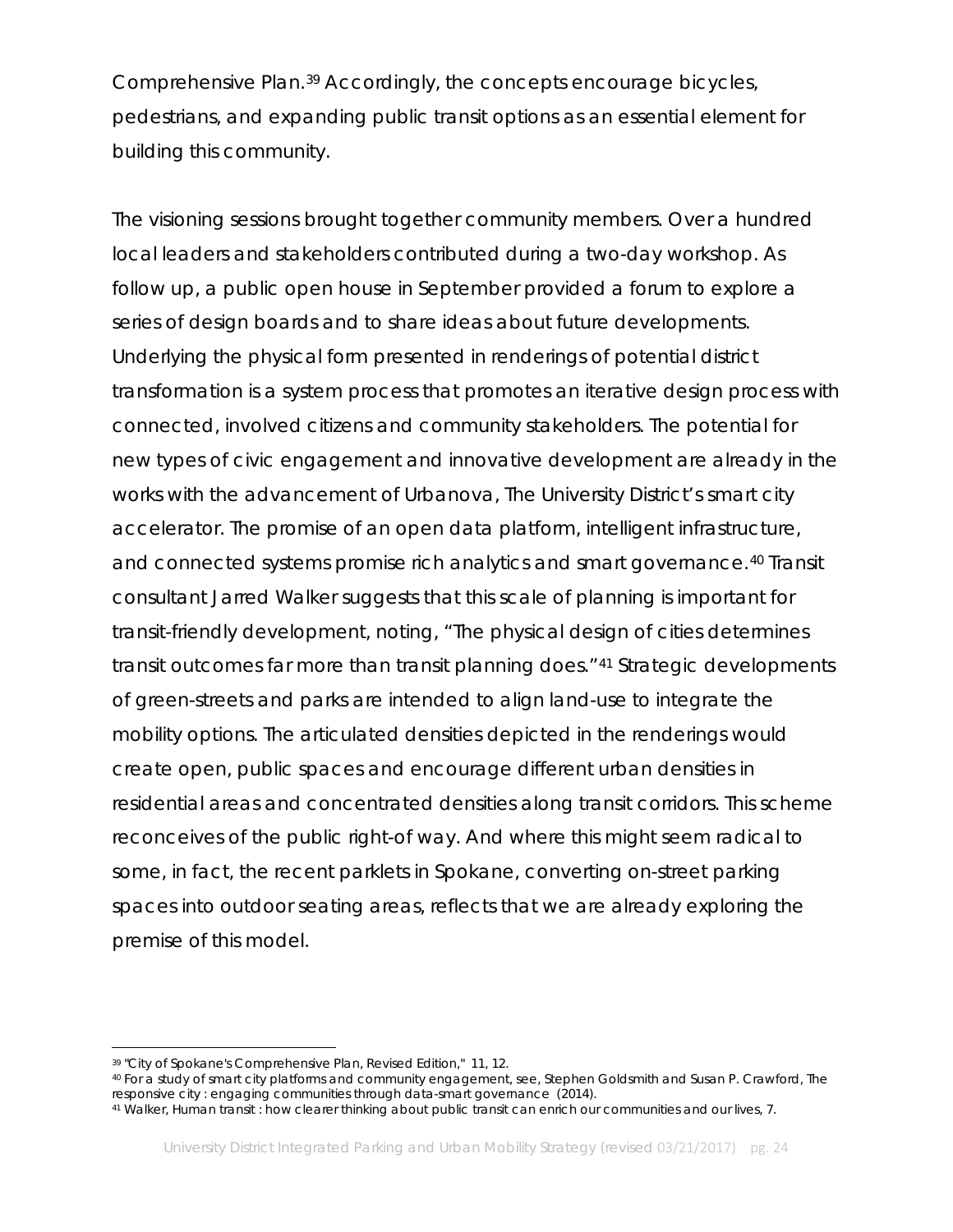Exhibits from this process project an urban model that not only tends to the business of health, but also to a truly healthy city. As such, the rendering projects the development principles and community's expressed interest in expanding people first mobility options and providing better access to our river and nature. Innovative proposals suggest reconceiving the asset of our public right-of-ways and in converting concrete and asphalt, currently just for cars, into green corridors. They illustrate networks of footpaths and cycle paths with amenities such as lighting and benches in a landscape of parkways with public plazas and artwork. Illustrations project more walkable, connected neighborhoods, with greater density and more open green spaces.

As part of the visioning exercise, we captured the ideas though transcriptions, questionnaires, and on-line surveys. Combined, these positions largely underscore and extend elements of the Master Plan. Select ideas related to desired land use, parking and mobility are:

## **Principles**

- Promote "people first" developments
- Safety and quality of life
- Mixed use; amenity rich
- Higher-density urban village living
- Environmental preservation and restoration
- Transportation improvements

#### **Processes**

- Reconsider land use
- Path of Progress phased infrastructure investments
- Identify potential neighborhood formation
- Strategic co-location of synergistic interests
- Support a range of housing options
- Create vistas and corridors to connect to the river
- Protect and expand green corridors and nature
- Create urban parks
- Identify key transportation corridors
- Expand transit options
- Increase dedicated bicycle and pedestrian routes
- Reduce car dependency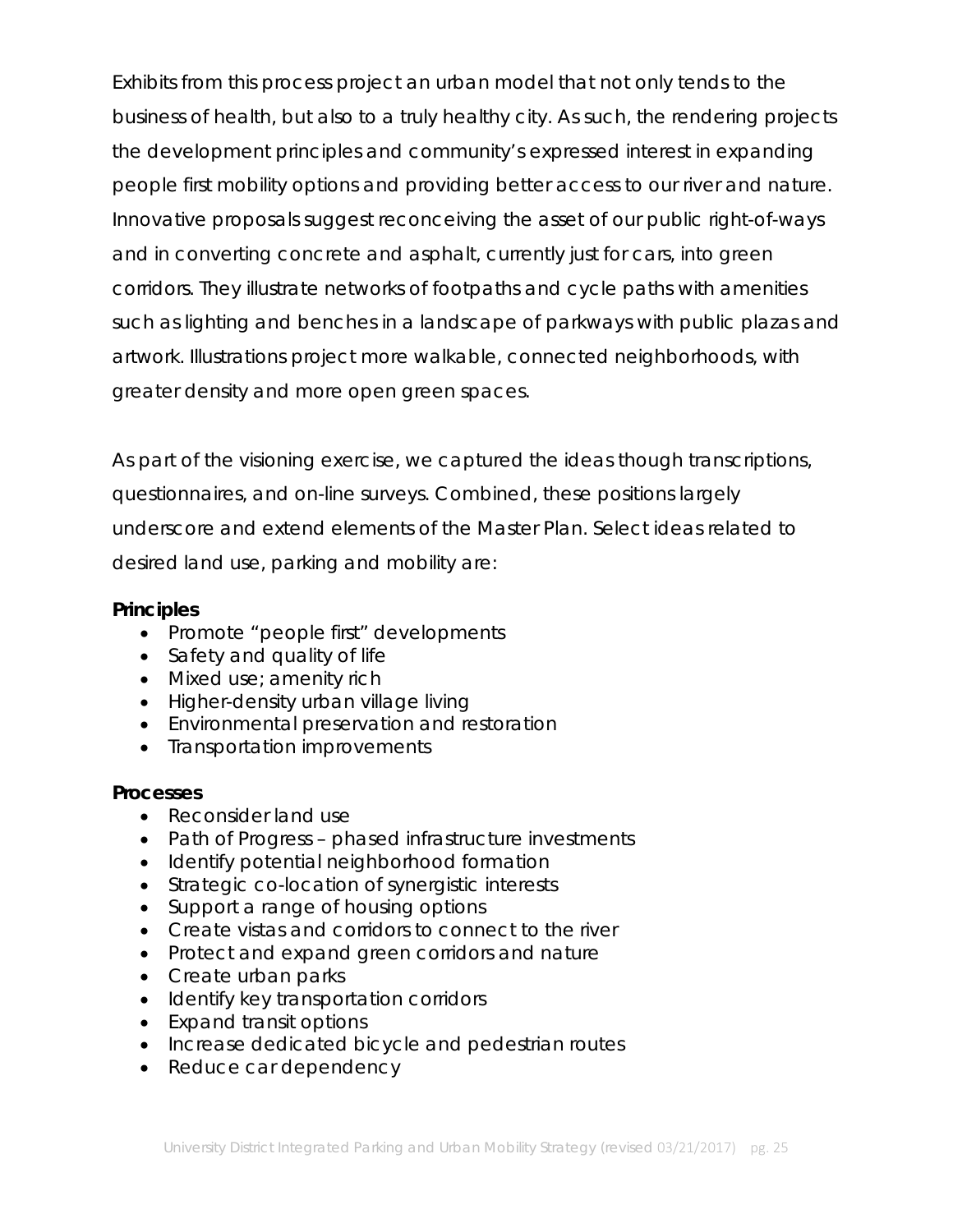#### **Priorities**

- Create an integrated parking strategy
- Reinvest property tax revenue in the area
- Construct quality public infrastructure to encourage private investment
- Co-locate community elements
- Achieve strong transit networks and Central City Line rapid transportation
- Link network of trails, paths, and parks
- Increase river access and waterfront improvements
- Create pedestrian plazas and thoroughfares
- Expand the number of street trees and "green" areas
- Preserve historic structures and promote cultural identity
- Reduce car dependency

## <span id="page-25-0"></span>**Parking Survey**

A key priority of this visioning work was to contextualize catalytic developments, and explore the conditions of transformation for the desired urban environment consistent with The University District development principles. This project, understanding parking as vehicle for change, seeks to address parking, not by our current needs, but, rather as an instrument to achieve desired outcomes. However, the work also considers our current state to best posit a strategy to move The District from current conditions to desired states. Accordingly, several strategies related to parking management, as well as reform, were presented when The University District convened a parking forum in the spring of 2016.

In November, a follow-up survey (see Appendix 1) was created to get feedback on the perceived relevance of the strategies presented at The University District parking forum. As was apparent in the process of discussing these issues, asking 'what is adequate parking' will elicit different answers depending on if the question is staged in relation to 1) their personal reflection of the conditions today; 2) the ambitions for near term urban development or specific project development; or, 3) the specific ambitions to elevate an active pedestrian and transit environment over the automobile. The importance of each strategy was to be considered in relation to supporting the 19 development principles. Each proposed strategy was also prioritized based on the urgency of acting. This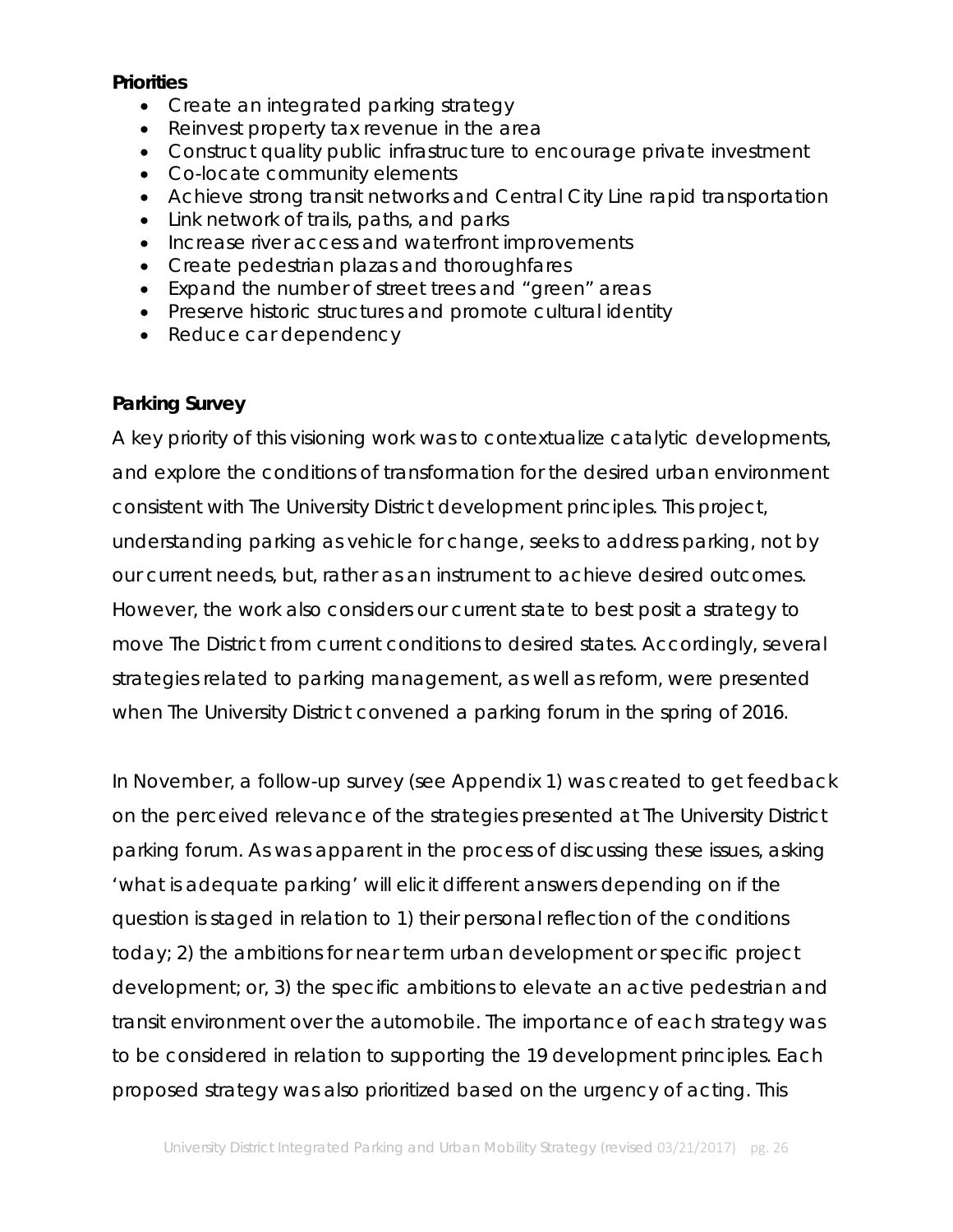survey was not primarily administered to determine the right strategy to transform the district, rather to gauge the aptitude for the community to support the strategies needed for change. The right strategy clearly relates to the plans and tactics that can achieve the goal of the master plan, but also must have confidence to mobilize support to garner the necessary commitments and investments.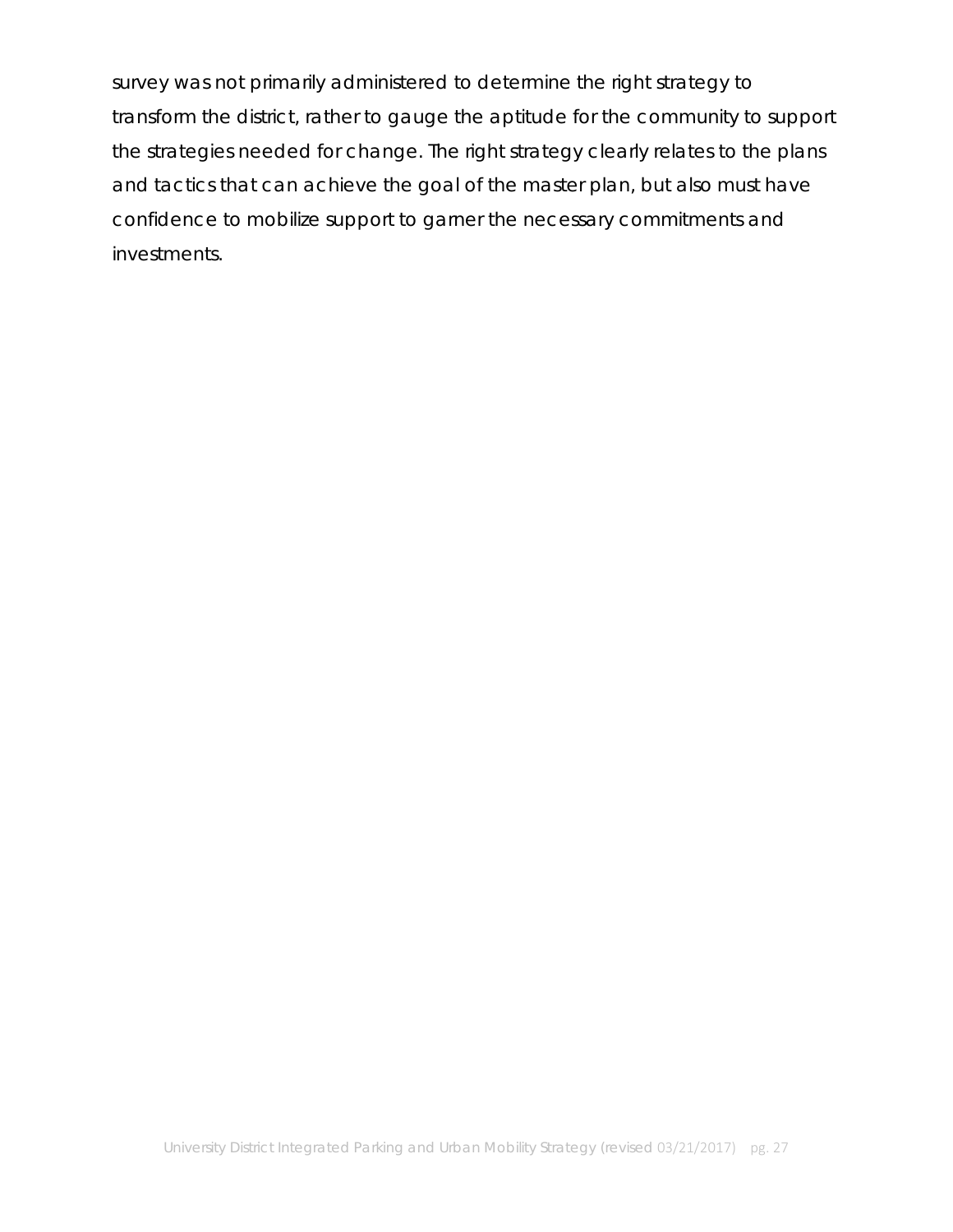#### <span id="page-27-0"></span>**STRATEGY RECOMMENDATIONS**

To reverse the trend of surface parking and automobile dependence, it stands to reason that The University District will need to take a leading role to challenge many status quo assumptions that have created the current conditions. Ten recommended strategies, promoted through the series of meetings, forums, studies, visioning exercises, and questionnaires referenced in this report, are intended to empower The University District to take a leading role on issues of parking and mobility.

#### <span id="page-27-1"></span>**10 Strategies**

| Overall Strategies to lead issues on parking and mobility in The University |                                                                |  |
|-----------------------------------------------------------------------------|----------------------------------------------------------------|--|
| <b>District</b>                                                             |                                                                |  |
| 1.                                                                          | Take an integrated and holistic approach to mobility issues    |  |
| 2.                                                                          | Establish a mobility development group                         |  |
| 3.                                                                          | Communicate the vision of parking and mobility in the district |  |
| Strategies to reduce parking demand                                         |                                                                |  |
| 4.                                                                          | Create attractive conditions for walking and cycling           |  |
| 5.                                                                          | Implement policies to support development principles           |  |
| 6.                                                                          | Create University District parking / mobility management area  |  |
| 7.                                                                          | Consolidate parking                                            |  |
| 8.                                                                          | Centralized parking management for a contiguous UD parking /   |  |
|                                                                             | mobility management area                                       |  |
| <b>Support strategies</b>                                                   |                                                                |  |
| 9.                                                                          | Establish a Mobility Fund                                      |  |
| 10.                                                                         | Invest in innovation                                           |  |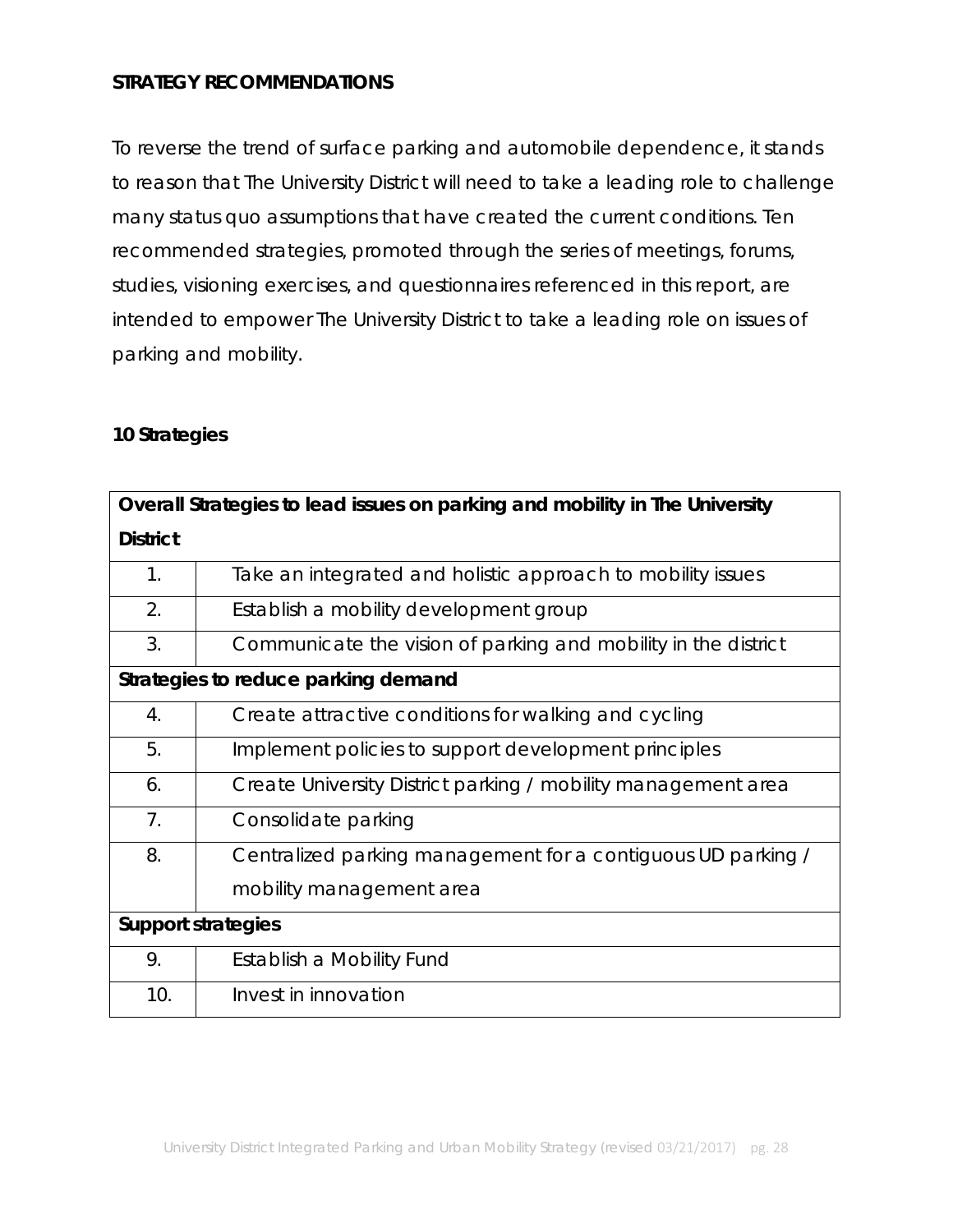## <span id="page-28-0"></span>**Strategies Explained**

## **1. Take an integrated and holistic approach to mobility issues**

One of the most intriguing aspects of this work is the opportunity to realize a development model that transcends the market conditions of parcel-by-parcel investments to support a shared, community vision. An integrated approach promotes connected systems and a collaboration of actors that crosses property lines and addresses parking comprehensively for the entire district. An integrated approach is required to deal with the complexity of transportation systems and mobility priorities and the related governance issues, infrastructure requirements, and land use conditions. Effective integration and interconnection between different transport networks will make mobility efficient and facilitate the necessary shift towards more environmentally friendly and healthy mobility options.

## **2. Establish a mobility development group**

The recommended integrated approach suggests a need to coordinate the overall interest and implement systems across The University District. To realize the vision of The University District and build an inspiring pedestrian environment, it will likely require a body that can create actionable plans coordinating the associated stakeholders of the organization. The University District could assemble the appropriate leadership and technical expertise across the associated organizations.

Because of the central importance of the issue of parking and mobility in The District, and because of the significant investment in transit solutions and infrastructure, it is recommended that a dedicated body be convened to address these issues. A mobility development group would have representatives from the key university stakeholders and would be appointed and empowered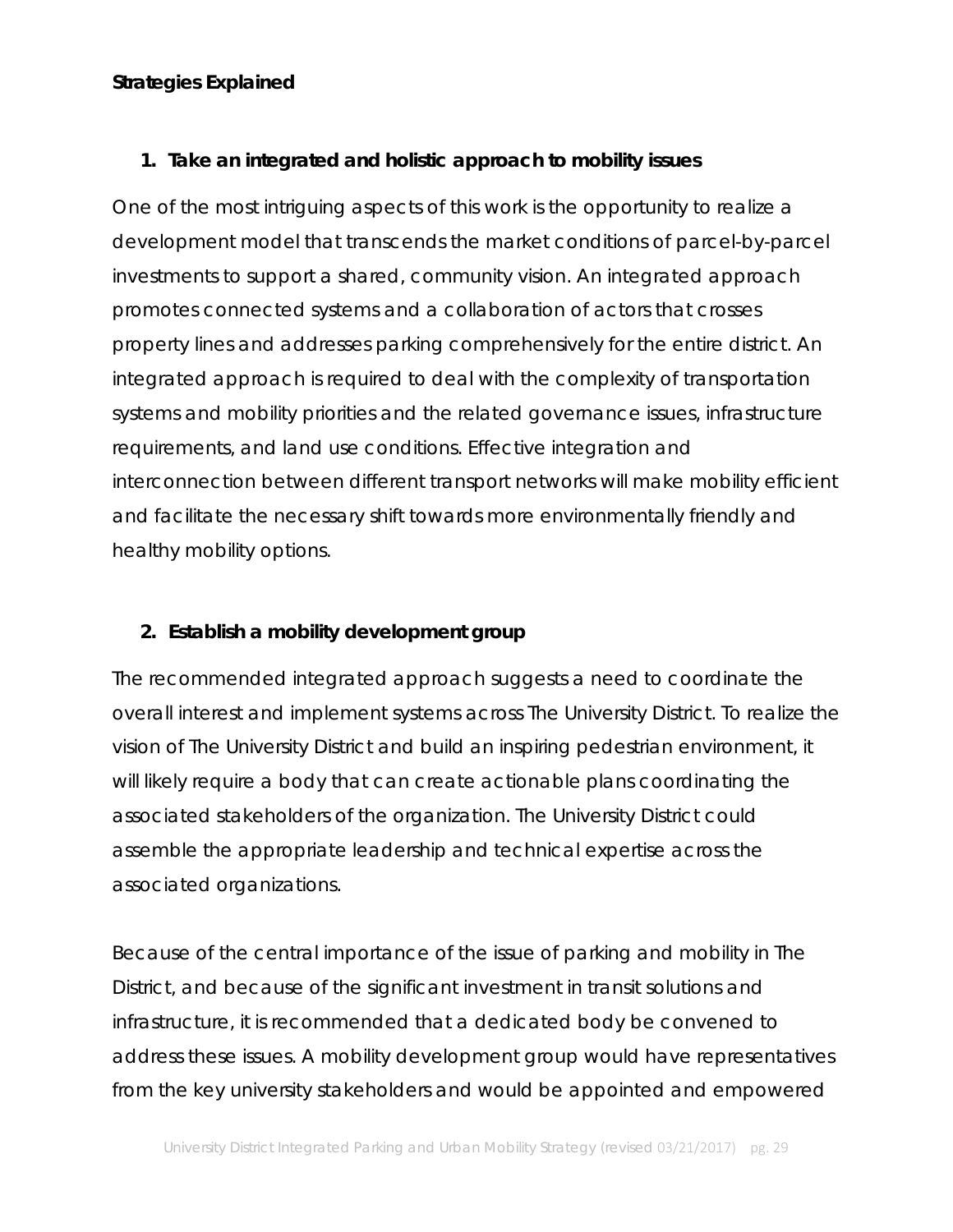to develop a plan with the expectation of implementing District wide initiatives. The existing University District Development Committee could serve this function, but would require expanded coordination and commitments from the university partners and property owners. A Mobility Group could review and implement tactics and establish district wide parking management including systems, policies, and rules.

## **3. Communicate the vision of parking and mobility**

We need to elevate the vision, inherent in our planning documents, into our collective consciousness to better inform our daily actions. There is a need for a common, shared, communication plan that crystalizes the overall mobility plans for The University District. This communication should set a clear and consistent message about The University District mobility priorities to the city, developers, and the community at large. This communication is needed to promote the necessary advocacy and activism that will be required to the ultimate success of the people-first vision of The University District. This messaging should be incorporated into all relevant messaging and broadcast through all stakeholder organizations.

Part of a communication strategy could include a charter that would align others with the development goals of The University District. The pledge could begin something like, "We, advocates, enablers, innovators, and developers of The University district, work together to capitalize on our common commitments of a people first environment …

A charter would most likely build upon the 19 development principles and strategies presented here, but should come out of a process involving the stakeholder of the organization so that they would sufficiently identify with and support its mandate.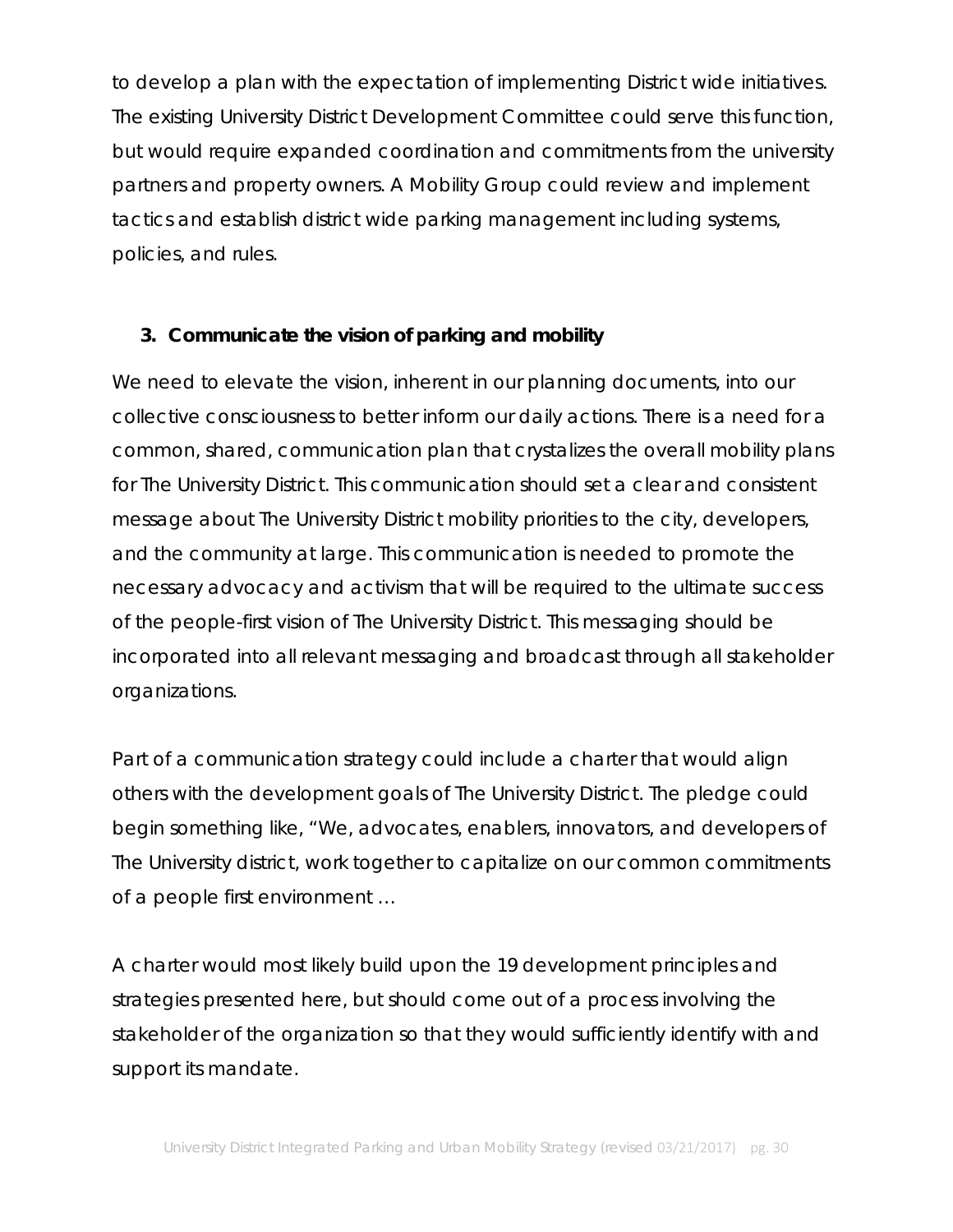Each new development, each developer not adhering to the highest principles of the *UDSMP* can potentially undermine the long-term goals of the area. The charter could provide the private sector with a public pledge to supporting vision of The University District, and, in the process build an advocacy base for further policy and development work. It would communicate the vision and standard of streetscapes and pedestrian environment amenities to developers. The signed charter would reflect a commitment to plan in concert with the broader district principles. The charter would allow others to self-identify with the vision of the District and pledge to uphold the development principles. Potentially, this charter could align with the criteria for investment of University District Revitalization Funds (UDRA) for improvements in the district.

#### **4. Create inspiring conditions to encourage walking, cycling, and transit use**

Investment for transportation and mobility options correlates with use. Accordingly, significant investment is needed in the mobility options that we want to encourage. This project recommends applying the level of engineering, planning and investment given to automobiles, to the desired forms of mobility for The District. Plan and develop networks of circulation paths throughout the district, connecting to transit station and parking facilities. Investment could, for example, provide facilities for parking bicycles. Initiatives could encourage lockers and facilities with showers within developments to support a community of active workers.

The University District Public Development Association should consider investing and leading development that, if not for the efforts of the organization, might not be accomplished. Improved access linkages between the districts and the surrounding areas are greatly needed. Could these efforts support a network of footpaths and sidewalks, street furniture, trees, and accent lighting? To achieve the vision of the district, there is a need to elevate the priority of pedestrian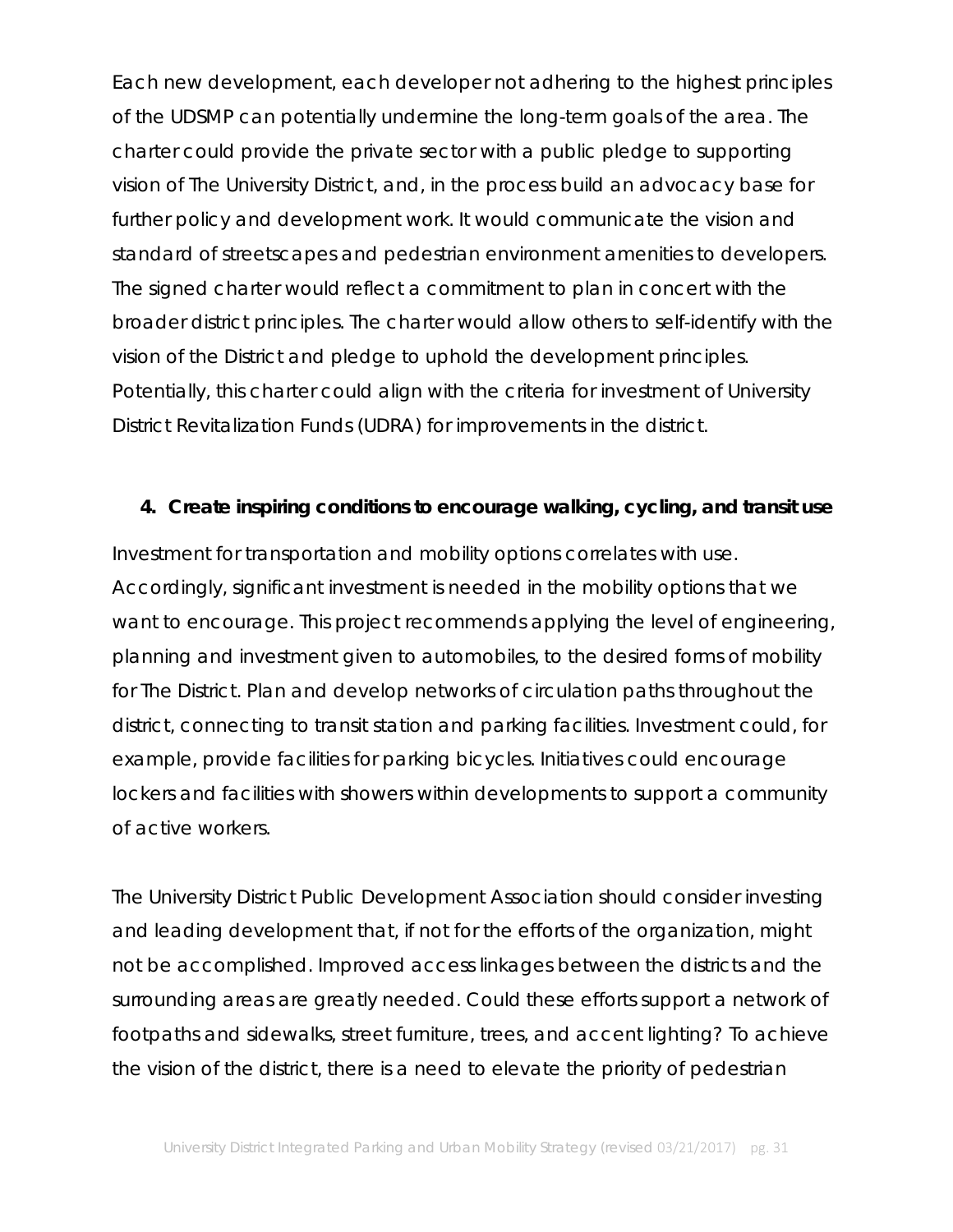routes, creating dedicated corridors, overpasses and crosswalks so that destinations can be reached without unnecessary detours.

The Gateway Bridge is a monumental commitment to the pedestrian vision, scheduled to be completed in 2018. Will there be dedicated bike lanes to and from the bridge? Street engineering should be considered through the pedestrian priority taking into account, for example, block size, lane width, direction of flow, and other factors that influence a car's speed and a pedestrian's safety. There must be reasons to walk as well as places to walk and there is a need to connect open spaces with pedestrian amenities, establish view corridors and more access to The Spokane River.

## **5. Implement policies to support development principles**

The plans for the University District will require strong leadership from the city and community leaders. Use the advocacy and support of the organization to support policies to prohibit surface parking. Establish parking maximums. Cap and reduce the on-street and off-street parking to encourage alternate forms of transportation. Use policy instruments to promote parking requirements and land use to achieve the mixed‐use development vision. Use the unique coalition of university and private stakeholders to promote parking standards for transit, biking, and walking.

## **6. Create University District parking / mobility management area**

Currently, the city, Universities, and private businesses have varied parking inventories and parking plans. There is some overlap with the on-street metered parking and a downtown plan. Development ambitions will benefit from a unified mobility management area and map. This includes the surrounding neighborhoods, such as the residential neighborhoods adjacent to the Gonzaga campus. Building on past parking studies, this would provide the basis of further management of parking inventory.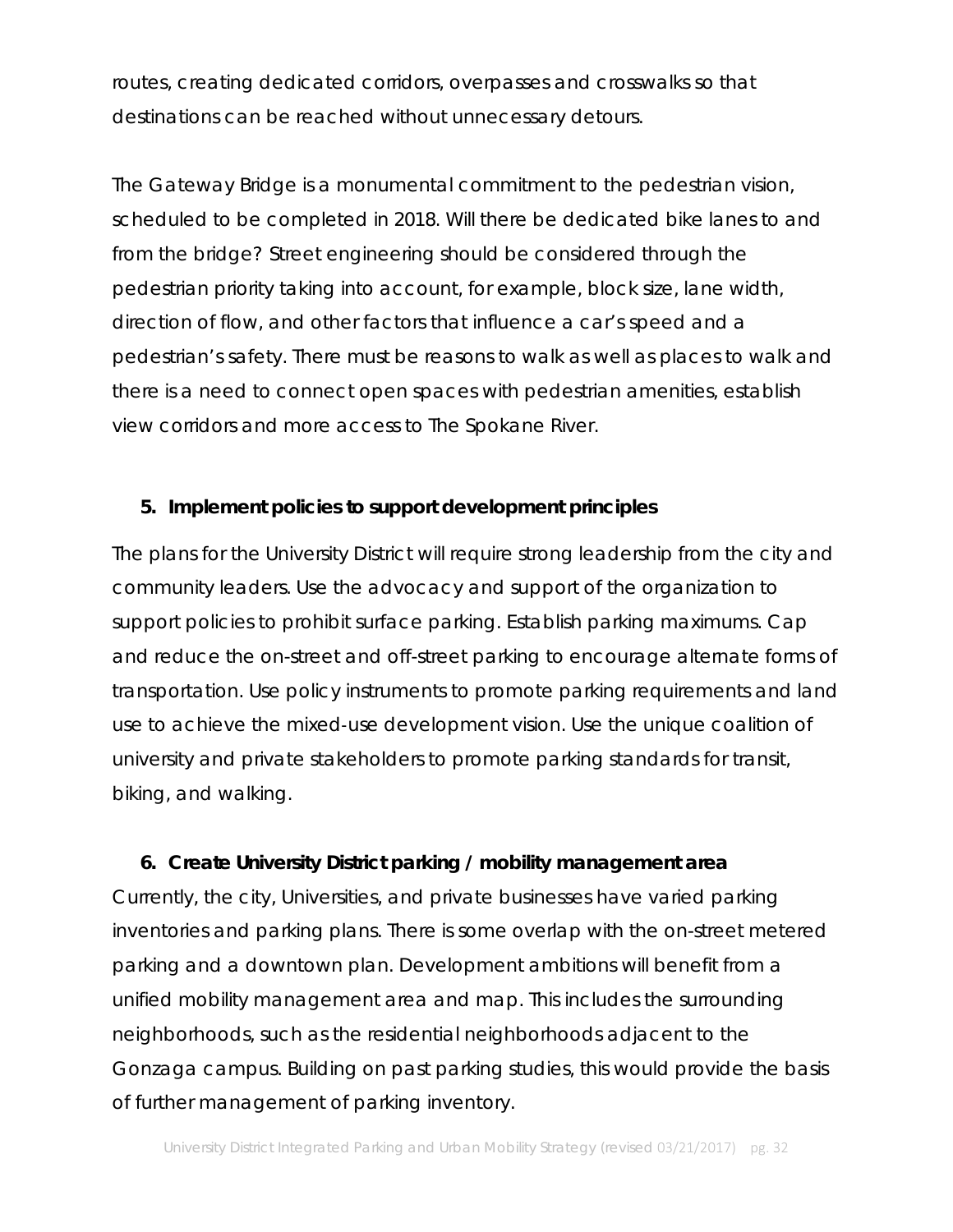## **7. Consolidate parking inventories**

Related to and extending the strategy for a mobility management area is the opportunity to manage consolidated parking inventories. Shared parking undergirds the integrated approach of parking and mobility, reduces the need for smaller parking lots, and improves the conditions for desired patterns of development. It combines inventory for two or more distinct uses and promotes the desired mixed-use developments.

Much of the existing parking supply in The University District is currently off-street parking, dedicated for specific use and not always accessible to the public. Integrating different demand options allows a restructuring of the development model and allows property owners and developers to support the larger mixed use vision of The University District. There is a significant opportunity to optimize the existing parking before constructing new parking facilities. Additionally, changes can be made by street reconfiguration or re-striping, such as has recently been applied to the block of Main avenue West of Division.

## **8. Centralized Parking Management**

Parking management is essential for treating parking as instrument of change and moving from near term states to the desired long-term development goals. Building on the strategy of consolidated parking inventory, is the ability to lead an integrated approach to parking management. The mobility development group could lead the program to provide centralized parking management and The Executive Director of the University District, as one option, could oversee and facilitate the mobility program and parking management plans.

This coordinated management would also allow for other district wide programs such as residential parking permits, ride sharing programs, and car-sharing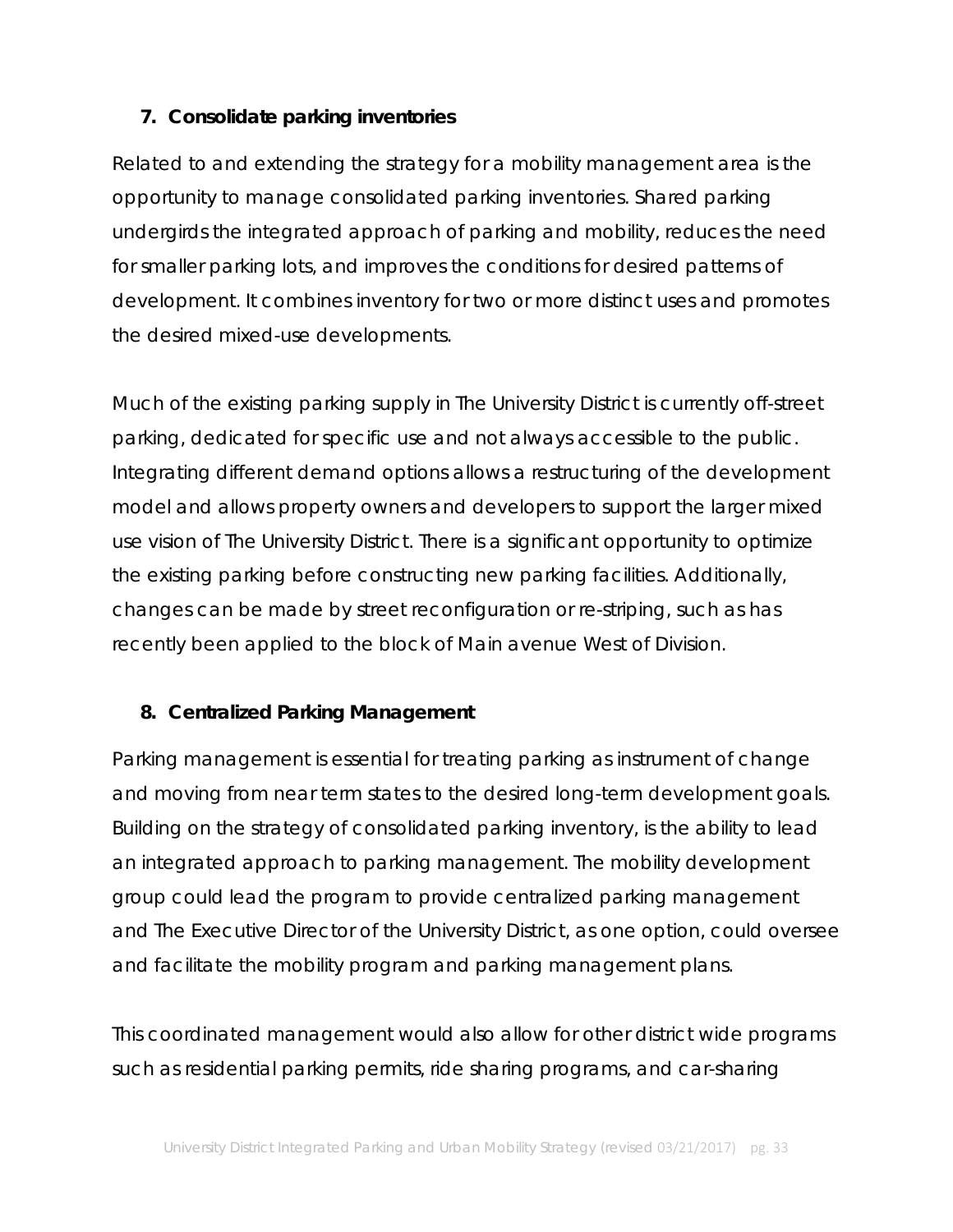programs. Coordinated management would provide the structure for possible relationships of sharing, leasing, selling and developing parking facilities.

## **9. Establish a Mobility Fund**

Shared parking system and centralized parking management would potentially integrate management, enforcement and revenues. Dynamic pricing is a means to regulate parking. Parking revenues could be applied to stakeholders and operation expenses of management and enforcement. Profits could be invested to support and further mobility and goals of The University District. These funds could invest in needed infrastructure and technologies, leverage private investment in public-private partnerships, and compliment UDRA funds to spur the development in accord with the 19 planning principles.

## **10.Invest in Innovation**

The University District Gateway Bridge represents a significant financial investment for the mobility priorities advanced in the University District Strategic Master Plan. The path of realizing the construction of the Gateway Bridge reflects how a steady commitment to a bold vision can act as a flywheel to generate subsequent, complimentary development. The vision of The University District that seeks to transform, not just improve the local conditions, will require significant investment in new ideas, resources, and technologies. As an illustration, two concepts that garnered a great deal of interest in the process of this study were a dynamic parking / mobility management system and repurposing public right-of-ways.

A concept that would enable centralized management and facilitate shared parking inventories is a pay-by-phone system. It potentially could be implemented across the entire district, combining private, public, and institutional parking. It could direct wayfinding for on-street, surface, and off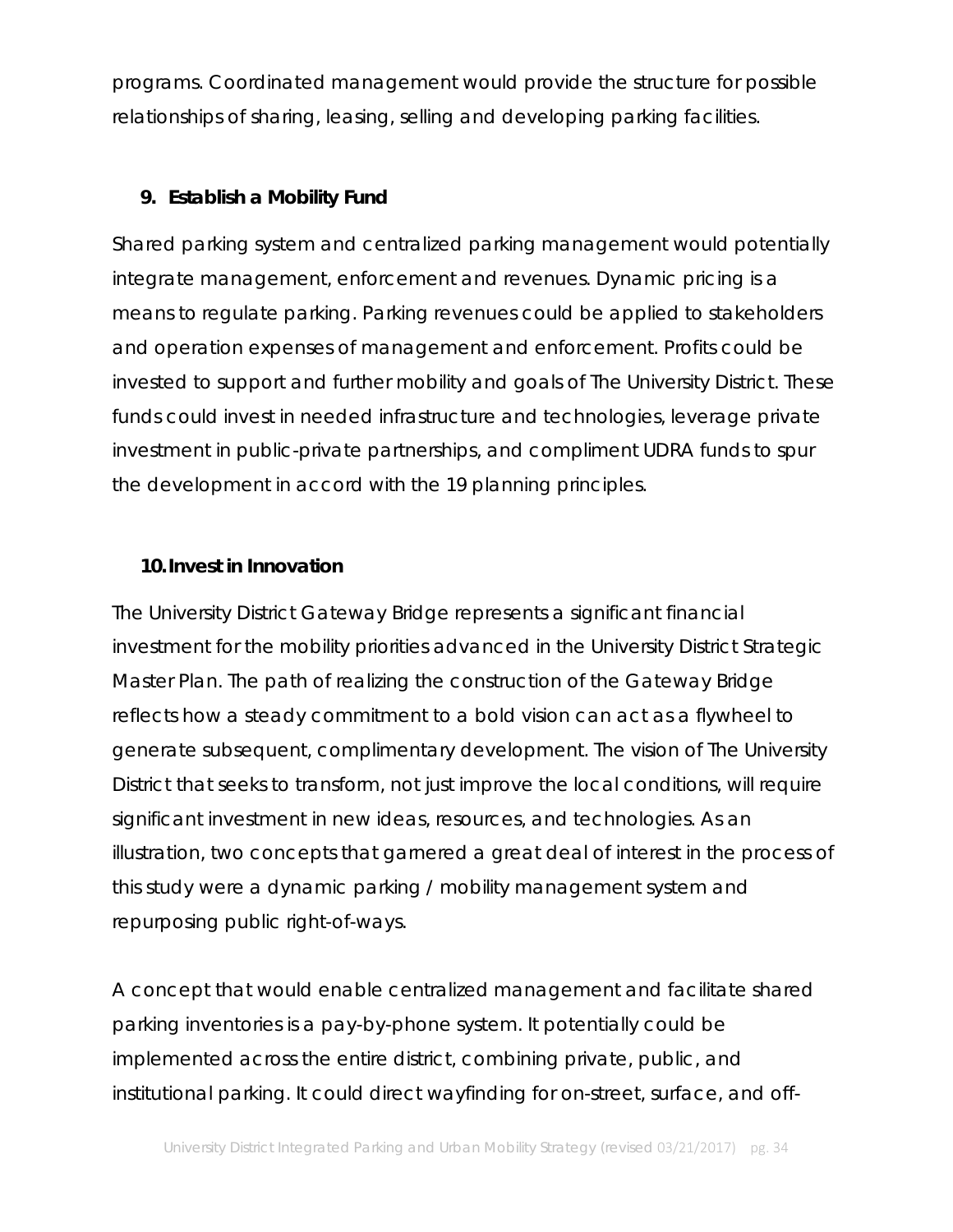street parking. Other cities already deploy GPS based platforms that use a unique vehicle identifying, rather than a parking space (doing away with much of the need for street meters and stall based systems). Include all parking structures and invite property owners with strategic adjacencies to the plan to also be involved (e.g., Iron Bridge Office Campus).

Another innovative idea was rethinking the highest and best use of our right-ofways currently used almost exclusively for parking and motor vehicles. The community can reconsider this asset in terms of greater community plans and goals. The visioning charrettes explored how we might rethink the value and utility of our roads. The aspirations of "near nature near perfect" promote the consideration of how our planning can reconsider Spokane's post-industrial landscape and serve as a model for other cities. Investing in this type of transformation illustrates how parking management, could support overall reform of land use to better support our mobility priorities.

## <span id="page-34-0"></span>**CONCLUSION**

Development is not a linear process; it is iterative and better understood as a sequence of plans and activities that, ideally, moves closer to a desired result. An integrated approach to parking and mobility promises to facilitate a better approach resulting in a higher likelihood of achieving the urban transformation we desire. An integrated approach benefits from an enlarged focus, past parcel lines, past boundaries, and concentrates on how we might move through the city and the overall desired conditions.

Spokane is not unlike cities across the nation, dealing with issues of congestion and lengthening commutes at a time when reducing our carbon footprint is critical. Above and beyond these challenges related to our automobile dependent culture, the vision for The University District elevates the possibilities of Spokane exemplified by our "people-first" priorities, displacing the automobile,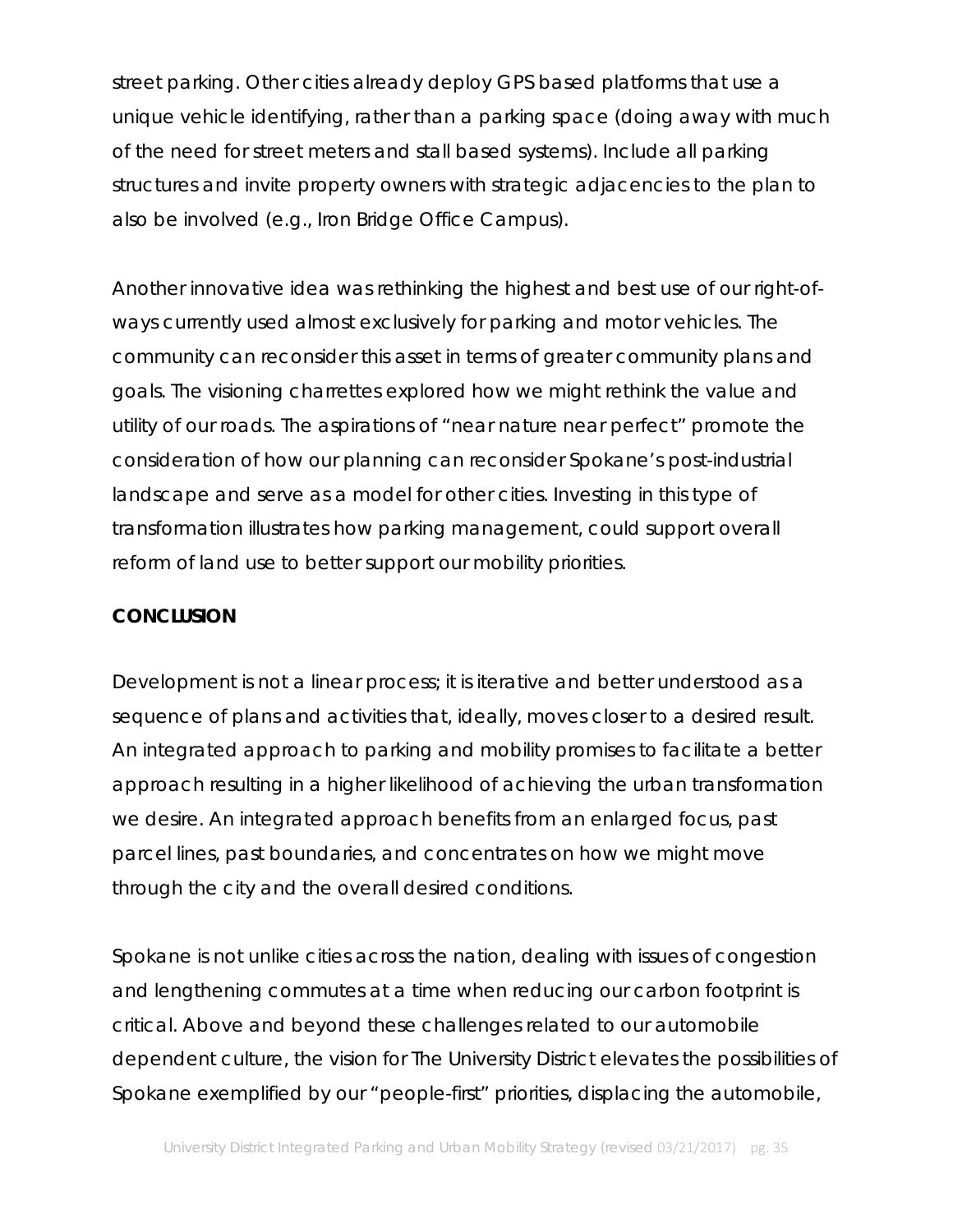and a city that helps create a healthier citizenry. We must confront the challenges created by our current dependence on cars and the resulting practices, most often planning for automobiles before people. The mission of The University District requires that stakeholders be vigilant in articulating the vision and leading transformation for the community in which transit and pedestrians thrive. As current practices have resulted in unacceptable conditions, it stands to reason that a different approach is needed to achieve the desired outcomes. Such an exceptional future will need equally exceptional efforts, and we will need to, at a time when many choose to fan the flames of deep ideological divisions of our country, come together to create our desired future.

The University District has a vision for transforming the map of our city and the practices of our community in a manner to connect and bring us closer together. Tod Marshall, Washington State Poet Laureate, evoked this idea in a poem composed for the Connecting Washington ceremony, highlighting University District transportation projects.[42](#page-35-0) At that event, Governor Inslee, Secretary Peterson, and Senator Andy Billig unveiled signs for The University District Gateway Bridge and The Central City Line. Marshall read his poem, concluding with the line, "We can choose to say connect and mean closer together." Marshall noted that, in writing the poem, he was thinking about bridges and public transportation routes and how people can be brought together and in the process, how life might be improved.

The University District represents a shared vision of Spokane as the hub of innovation in the Inland Northwest and a model of vibrant urban living close to nature. The promise of The University District becomes clear when we realize new ways to connect our interests and enrich our community. Perhaps no other single initiative can transform our land use to the ideal state expressed by The

l

<span id="page-35-0"></span><sup>42</sup> Connecting Washington Sign Dedication Ceremony was held Friday, January 29th.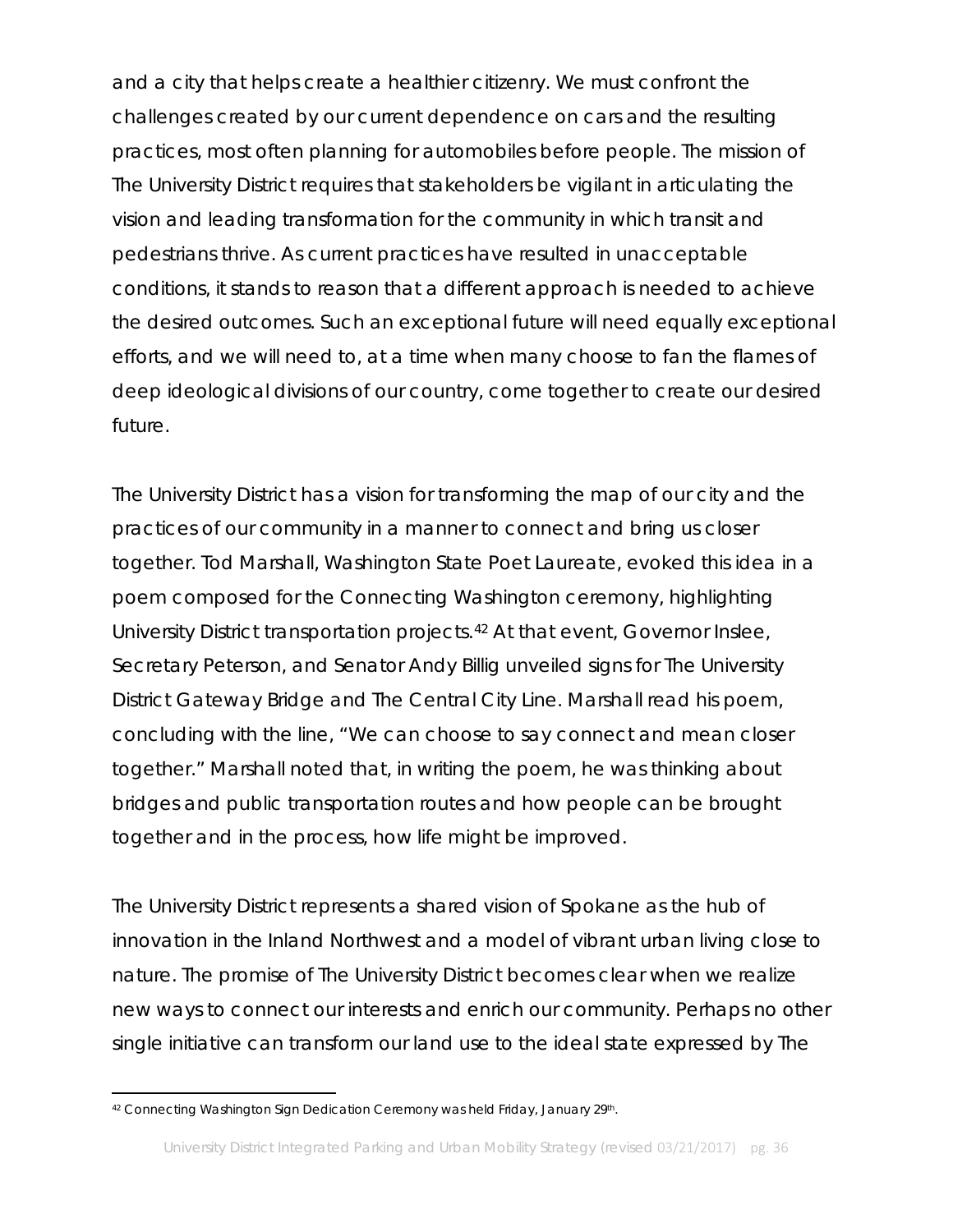UDSMP as does the focus on mobility and parking. This project concludes that planning, coordinating, and managing the interests of parking and mobility must move across the boundaries of property ownership. Collectively, the university partners and the community leaders that make up The University District have an opportunity to play a leading role in shaping expectations, choices and behavior related to how we more around and connect; on the lifestyle and livability of our community.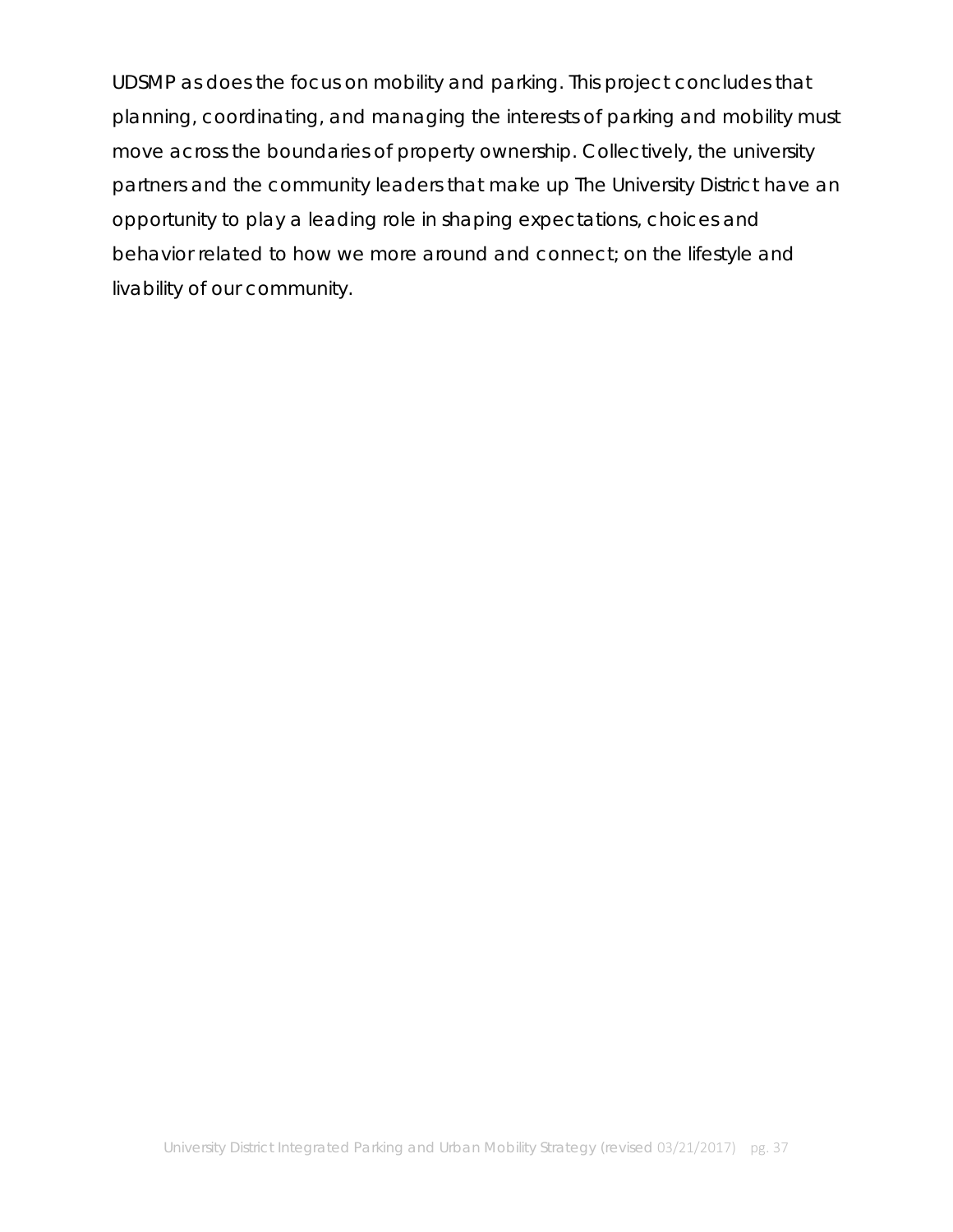## <span id="page-37-0"></span>**SELECT REFERENCES**

Biello, David "No Such Thing as Free Parking." *Scientific American*, January 9th 2011.

"City of Spokane's Comprehensive Plan, Revised Edition." 2012.

Florida, Richard L. *Who's your city?: how the creative economy is making where to live the most important decision of your life*. New York: Basic Books, 2008.

Gehl, Jan. *Cities for people*. Washington: Island Press, 2010.

Glaeser, Edward L. *Triumph of the city: how our greatest invention makes us richer, smarter, greener, healthier, and happier*. New York: Penguin Press, 2011.

Goldsmith, Stephen, and Susan P. Crawford. *The responsive city: engaging communities through data-smart governance*. 2014.

Hockaday, J. *Greenscapes: Olmsted's Pacific Northwest*. Washington State University Press, 2009.

Applied Development Economics, Inc. "Spokane Housing and Economic Report." Spokane, Washington: University District Development Association 2015.

*Ordinance amending the City of Spokane Comprehensive Plan adopting a Pedestrian Master Plan as a subarea plan*. October, 26 2015, November, 2 2015.

Robert, Cervero, and Robert Cervero. *Transforming Cities with Transit: Transit and Land-Use Integration for Sustainable Urban Development*. 2013.

Schwartz, Samuel I. *Street smart: the rise of cities and the fall of cars*. Street smart : a fifty-year mistake set right and the great urban revival. edited by William Rosen. First edition. ed.: PublicAffairs, 2015.

Speck, Jeff. *Walkable City: How Downtown Can Save America, One Step at a Time*. New York: Farrar, Straus and Giroux, 2012.

"Spokane's University District: Policy Options for a New Urban Center." U.S. EPA Smart Growth Implementation Assistance for Spokane, Washington, 2007. Spokane, City of. "Pedestrian Master Plan." Spokane, Washington, 2015.

"Spokane University District: Policy Options for a New Urban Center ". U.S. EPA

- Smart Growth Implementation Assistance For Spokane, Washington, 2007. Spokane, Washington State University Health Sciences. "2014 - 2024 Master Plan Update." Spokane, Washington, 2014.
- United Nations Human Settlements, Programme, Organization World Health, and Centre Kobe. "Global report on urban health: equitable, healthier cities for sustainable development." Kobe, Japan: WHO Kobe Centre, 2016.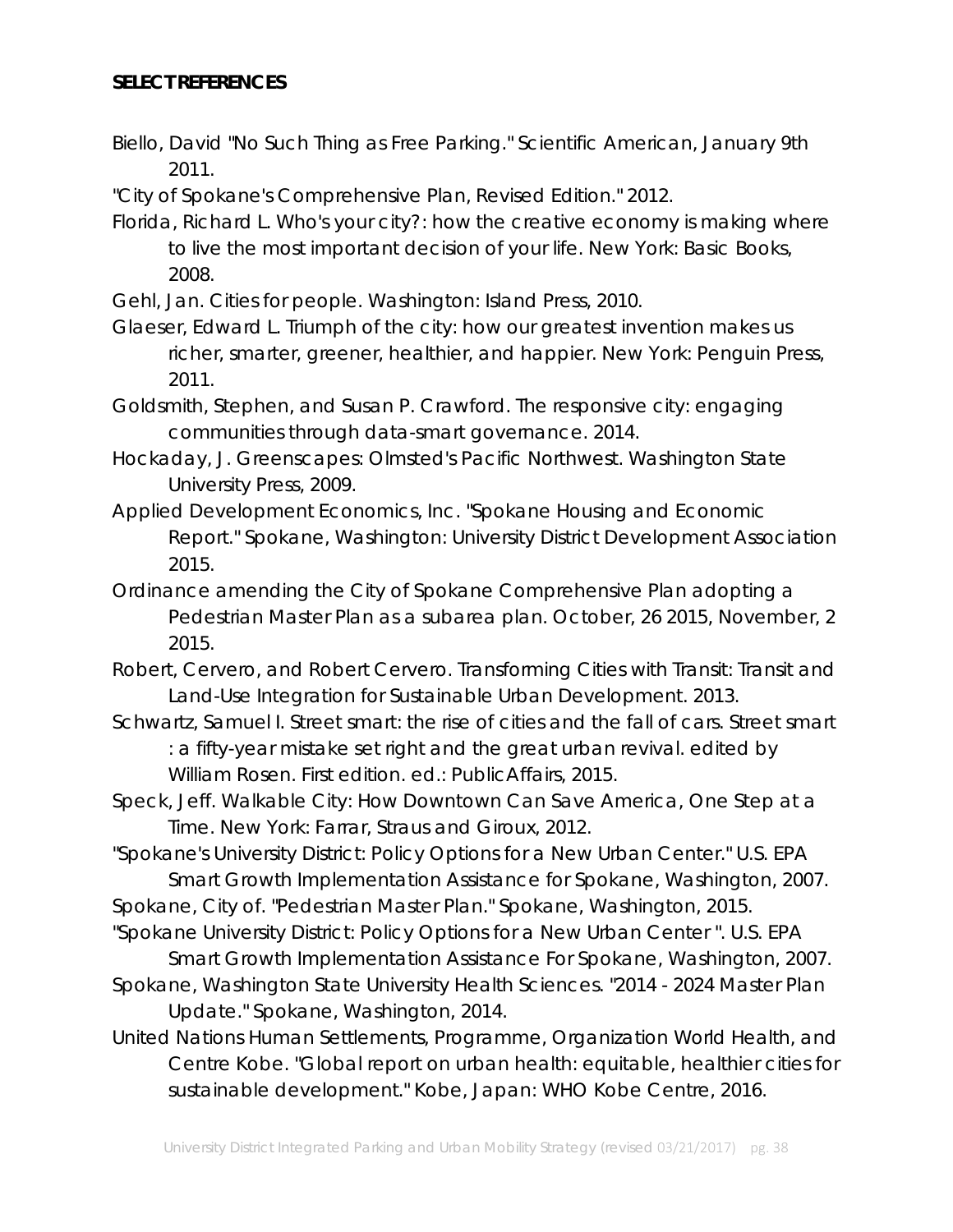- "University District Strategic Master Plan." Spokane, Washington: City of Spokane Office of Economic Development, 2004.
- University, Washington State. "Riverpoint Campus Master Plan Spokane, Washington." 2003.
- Walker, Jarrett. *Human transit: how clearer thinking about public transit can enrich our communities and our lives*. Washington, DC: Island Press, 2012.